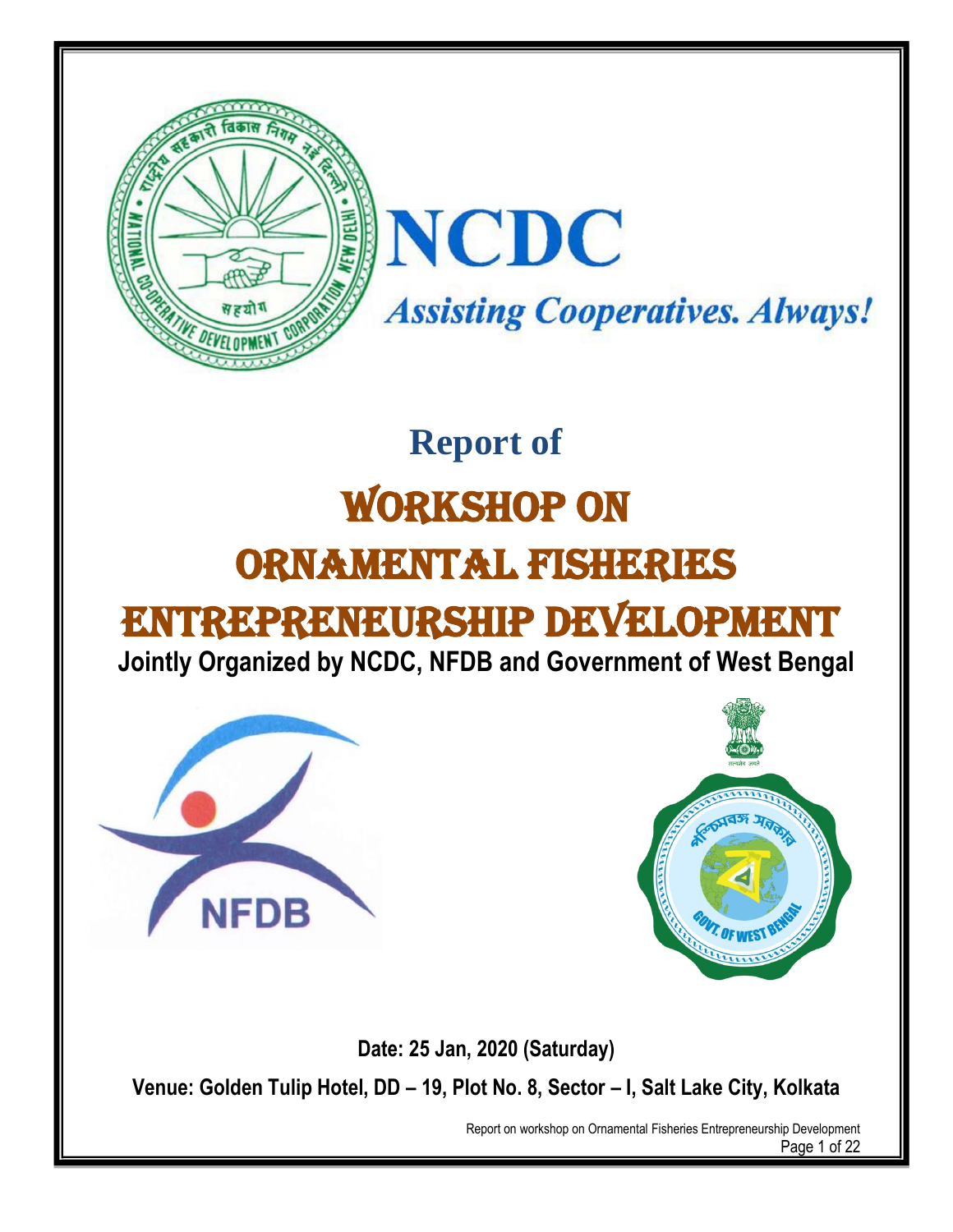# **Proceedings of the Workshop on**

### **ORNAMENTAL FISHERIES ENTREPRENEURSHIP DEVELOPMENT**

#### **Jointly Organized by NCDC, NFDB and Government of West Bengal**

# **On 25 January, 2020**

# **Context**

**1.** Though India's share in global ornamental fish trade is less than 1%, but it is considered as a "sleeping giant" for its potential resources are yet to be explored. The internal ornamental fish trade of India is estimated to be to the order of Rs. 25 crore while the export trade is to the tune of Rs. 6.0 crore, which is only 0.3% of the global trade. The activities are mostly concentrated in states of West Bengal, Maharashtra, Tamil Nadu and Kerala. The major part of the export trade is based on wild collection. There is a good domestic market for ornamental fish, which is predominantly confined to domestically bred exotic species. About 90% of ornamental fish is traded from Kolkata port followed by 8% from Mumbai and 2% from Chennai. India exported ornamental fish to the tune of Rs. 6.75 crore in 2015-16. The exports rose to Rs. 7.39 Crore in 2016-17 and Rs. 8.40 Crore in 2017-18, with an average increase of 11.6% per year.

**2.** On the commercial front, the ornamental fish trade is a growing business with Chennai, Kolkata, Mumbai, Bangalore and Kochi turning out to be the major hubs. The demand for ornamental fishes in domestic market is high and mass production of the ornamental fishes has augmented supply of ornamental fishes in market. In India, despite many initiatives taken by the government, the ornamental fisheries remain highly unorganized, resulting into marginalization of the producer.

**3.** Key beneficiaries of Workshop were fish farmers, budding entrepreneurs, youth, women and members of the weaker socio-economic sector. The Workshop was attended by as many as 97 participants including technocrats, policy makers, subject matter experts, scientists, academicians, development finance institutions, fish farmers, exporters, market players and the media. Besides, the NCDC officers attended the Workshop. The list of participants is at **Annex-I**.

# **Objectives**

**4.** The objective of the workshop was to bring various stakeholders on one platform to explore possibilities of promotion of entrepreneurship and employment generation in Ornamental Fisheries sector. Besides, the workshop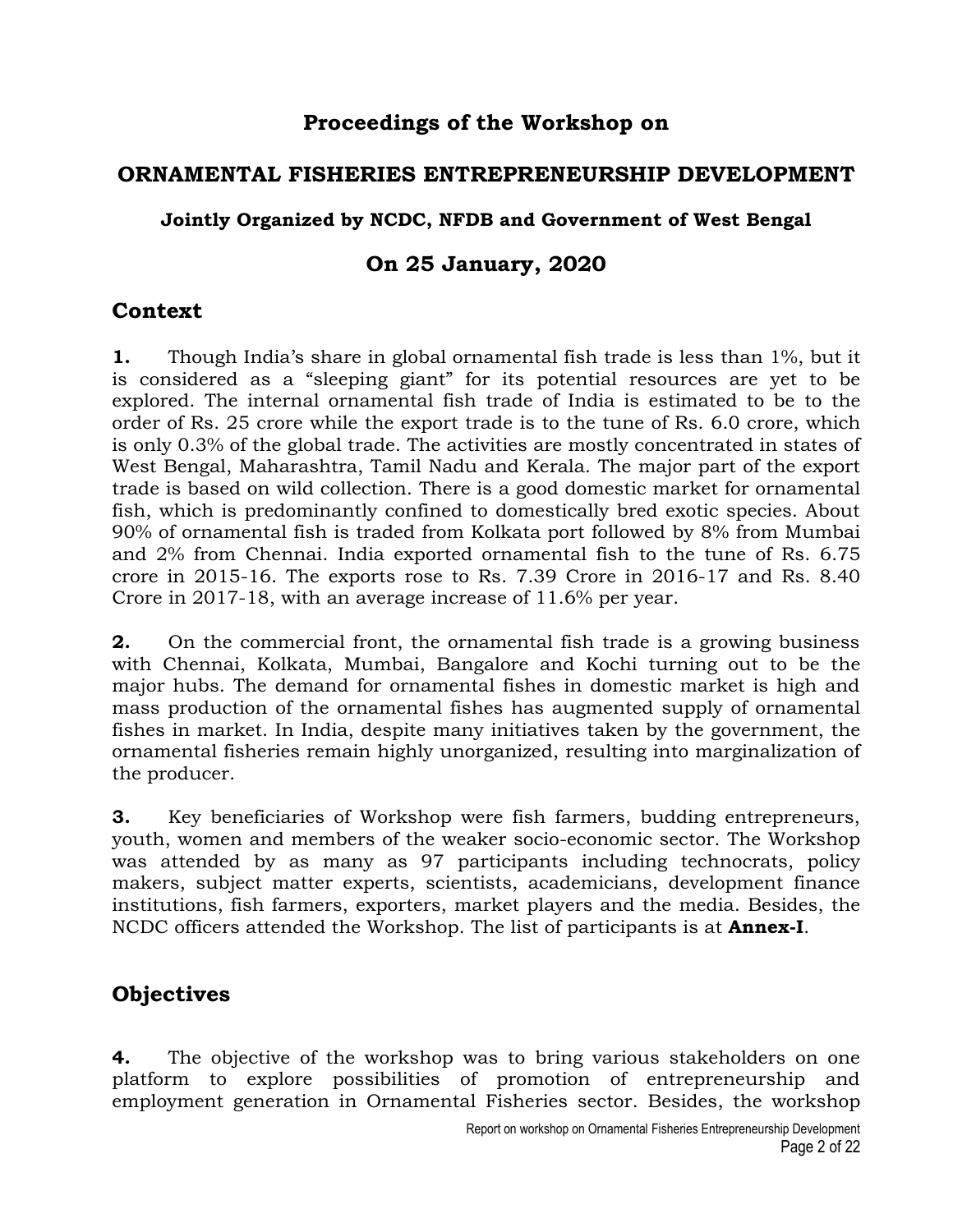was aimed at identifying the bottlenecks at the policy and implementation level and resolve them.

**5.** The workshop was aimed at augmenting the awareness in Ornamental Fisheries from a business point of view and also to come up with an actionable, time bound plan which would facilitate attaining the Government's vision of Doubling Farmer's income by 2022 and making India a US \$5 trillion economy by 2024-25. Specifically, the workshop aimed to develop a model of commercial ornamental fisheries through a network of rural cooperatives.

# **Proceedings**

**6. Lt. Colonel Bikramjit Singh, Chief Director, Laxmanrao Inamdar National Academy for Cooperative Research and Development (LINAC)** at the outset welcomed all the participants & delegates to the Workshop. This was followed by lighting of lamp by dignitaries to mark the occasion and precious beginning of the Workshop.

**7. Shri Sundeep Kumar Nayak, MD, NCDC,** in his address whole heartedly thanked the participants who had come from West Bengal, Odisha, Jharkhand, Bihar, Chhattisgarh, Telengana, Andhra Pradesh & North Eastern States to attend the Workshop. He specifically thanked the tribal women coming from various states especially from Odisha & the Bihar Fish Federation to take part in the Workshop. He enlightened the audience about the idea of Ornamental Fisheries that conceived 2 years back during a discussion with Dr. M.V. Rao, Additional Chief Secretary, Panchayat and Rural Development Department and Cooperation Department, West Bengal. However, he emphasised that much needed impetus was received with the involvement of Shri Tarun Shridhar Former Secretary, Government of India and presently, Sr. Adviser, NCDC. He thanked NFDB & Government of West Bengal for jointly collaborating with NCDC to organise the workshop. He also personally thanked Dr. J.K. Jena, DDG, ICAR for lending his continuous support and guidance when it comes to Cooperative Entrepreneurship & Business Development. He put special emphasis on the participation of Telengana State under the leadership of Dr. C. Suvarna, IFoS, Commissioner, Department of Fisheries, Government of Telangana & Shri B.K. Mishra, MD, National Federation of Fishers Cooperatives Ltd. (FISHCOPFED). He expressed his gratitude to Fisheries & Cooperation Department, Government of West Bengal for their association. He also fervently thanked the newly established Department of Fisheries under Ministry of Fisheries, Animal Husbandry and Dairying in Government of India for its robust support & guidance under the reins of Shri Giriraj Singh, Union Minister of Animal Husbandry, Dairying and Fisheries and also Shri Pratap Chandra Sarangi, [Minister of State](https://en.wikipedia.org/wiki/Minister_of_State) for [Animal Husbandry, Dairying and](https://en.wikipedia.org/wiki/Ministry_of_Animal_Husbandry,_Dairying_and_Fisheries)  [Fisheries](https://en.wikipedia.org/wiki/Ministry_of_Animal_Husbandry,_Dairying_and_Fisheries) and [Micro, Small and Medium Enterprises,](https://en.wikipedia.org/wiki/Ministry_of_Micro,_Small_and_Medium_Enterprises) [Government of India.](https://en.wikipedia.org/wiki/Government_of_India) He concluded his speech by mentioning that NCDC, being an apex body for Cooperative Development is ready to extend all kinds of financial or technical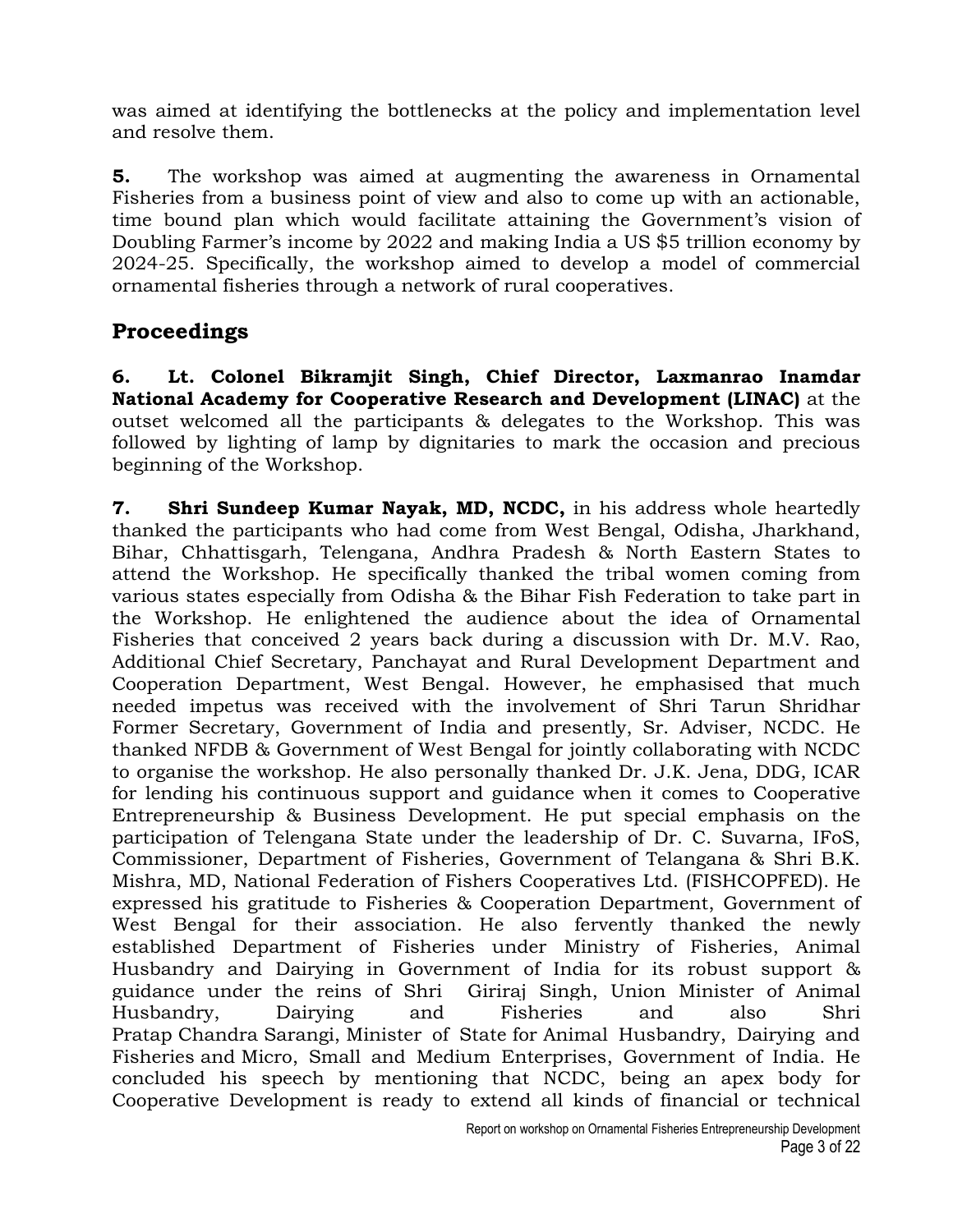support to the entrepreneurs & fish farmers and aims at boosting cooperative start-ups in Ornamental Fisheries.

**8. Dr. C. Suvarna, IFoS, Commissioner, Department of Fisheries, Government of Telangana and MD, Telangana State Fishermen Cooperative Federation Ltd.** pointed out that Ornamental Fisheries sector is a very miniscule & micro component but if tapped properly would have huge potential. This sector is slowly gaining popularity among urban, semi-urban & middle classes owing to the fact that many prefer to keep aquarium in their households for aesthetic purposes. She informed the audience that according to doctors, an aquarium can act as an antidepressant hence, it is gradually gaining popularity. She further added that the business aspect of this sector is lucrative and there are many women entrepreneurs who have been trained and funded by NFDB and successfully continuing their business in sustainable manner. She also mentioned about the NCDC funded Integrated Fisheries Development Scheme comprising of project outlay of Rs.1000 crore. She informed that out of Rs. 1000 crore, an amount of Rs. 750 crore has been spent on various components except Ornamental Fisheries despite having a provision of 20 units for Ornamental Fisheries @ Rs.5 lakhs per unit. She further informed that, only 10 eligible applications have been received so far under this sector, out of which 6 proposals are in process. She pointed out that major reason behind this hostility, despite having provision for subsidy, could be due to lack of awareness about this sector. She lamented that Telengana has no such brackish or marine wealth and is without a coastline but, despite that, it has a huge market for ornamental fisheries. The State Government is ready to lend its support hence, it is apt to form a good business model for entrepreneurs. Further, she added that Telengana has various SHGs of women wherein the State grants revolving fund assistance through bank tie ups. She assured that ideas emerging from this workshop would be implemented in Telengana.

**9. Dr. M.V. Rao, Additional Chief Secretary, Department of Panchayat and Rural Development and Cooperation, Government of West Bengal** addressed the gathering and pointed out that major challenge India faces is from China owing to its supply of cheap yet good quality of fish into the market whereas Indian traditional aquarium producers have almost vanished. He said that the idea that fish farmers & entrepreneurs can only survive with the help of Government subsidy needs to be brushed aside. Instead focus should be on making enterprises flourish through planned cluster development with a holistic creation of value chain. He emphasized on horizontal expansion of cluster development as it's difficult to start afresh in new areas; for instance in West Bengal emphasis should be on establishing business in areas adjoining to Falta, where already Ornamental Fisheries business is flourishing. He said efforts can be made to build aquariums in all schools, colleges, parks, gardens, shopping malls as this is eye catching and in this way interests and demands of people can be integrated to business. He said that State Governments should work towards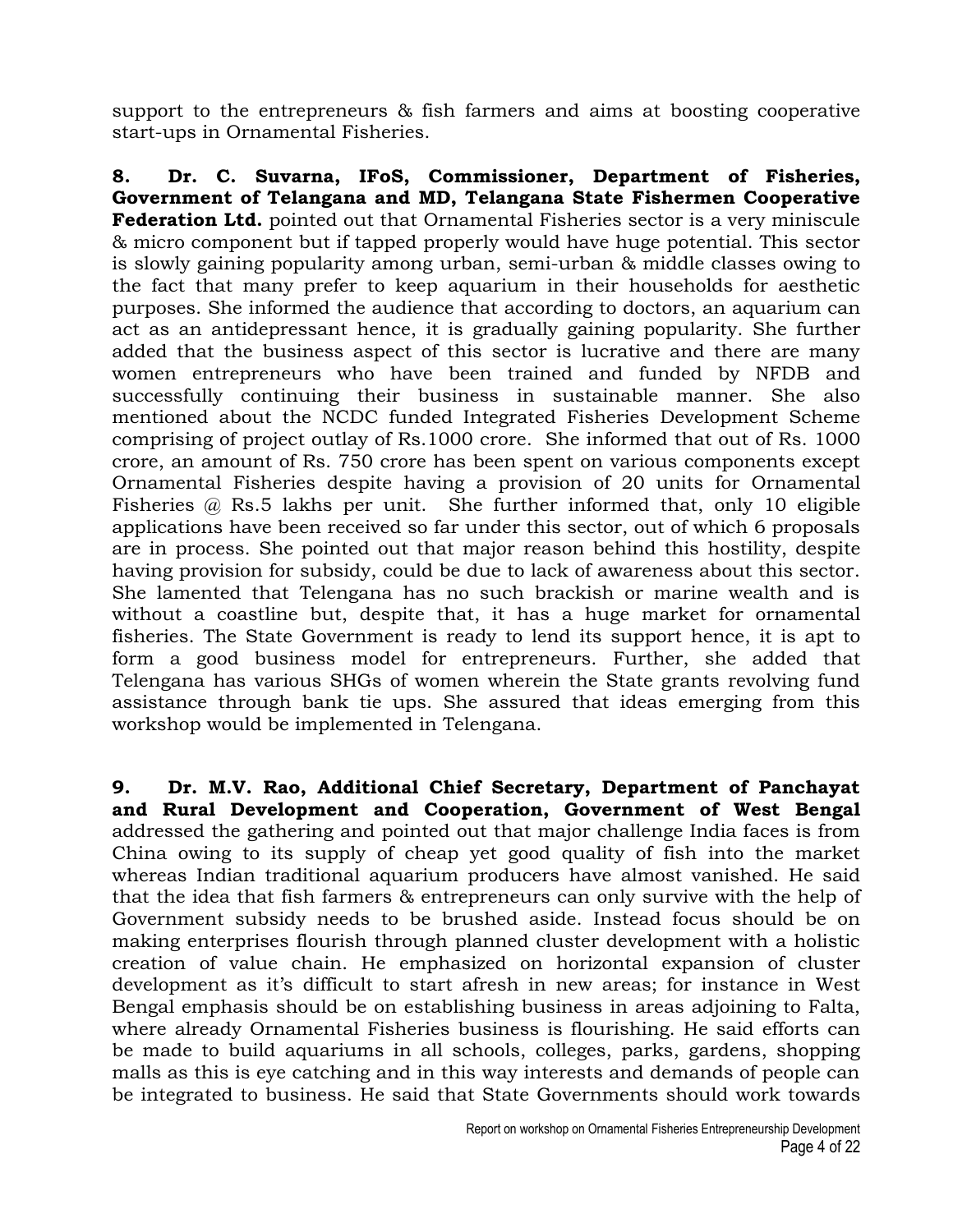their capacity building of Ornamental fish farmers and providing additional thrust to their business so that enterprises become financially viable. Further, he also added that in state like West Bengal where there are already one crore females in SHG out of which a few lakh women can be incorporated into Ornamental Fisheries Business.

**10. Dr. J. Balaji, Joint Secretary, Department of Fisheries, Ministry of Animal Husbandry, Dairying and Fisheries, Government of India** in his address enlightened the audience about the various schemes like Fisheries and Aquaculture Infrastructure Development Fund (FIDF), Blue Revolution Scheme through which Ornamental Fisheries Sector have been nurtured. He also informed that the Department of Fisheries, Ministry of Animal Husbandry, Dairying and Fisheries, Government of India is formulating a new scheme for the developmet of Fisheires sector i.e. "Pradhan Mantri Matsya Sampada Yojana". This scheme will focus on cluster development, establishing aqua parks across the country, hatchery units, brood banks, etc. and in fact West Bengal itself can become an ornamental hub. Especially after the focus of the Government of India on Fisheries Sector & establishing a new Department for it, the growth of fishery sector has increased manifold, with production of about 13.42 Million tonnes. He further mentioned that increase in export is majorly because of the introduction of a new species *Litopenaeus vannamei* also known as Pacific White Leg Shrimp. This incredible idea was the brainchild of Shri Tarun Shridhar. Further, he also added that Government is ready to invest more in fisheries and also provide aid in genetic improvement, species development, etc.

**11. Shri Tarun Shridhar, Former Secretary Government of India & presently Senior Adviser, NCDC** in his keynote address said that Ornamental Fisheries have huge domestic market and is growing by leaps and bounds owing to its aesthetic values and its utility as a major stress buster. He stated that China was the first to start production of Ornamental Fish, and Sri Lanka around 1930 was the first country to start trading of Ornamental Fish. As per data, though India ranks  $2<sup>nd</sup>$  in the global production of fish and  $1<sup>st</sup>$  in the production of shrimp, it ranks 5th in the export of fish. But the data pertaining to ornamental fisheries is quite dismal. India ranks on the lower side when it comes to export of ornamental fish. Out of the total share of 180 billion dollar trade of fish, roughly 24 billion dollar accounts from ornamental fish i.e. nearly 15 % but unfortunately out of which India's share is only 0.4 %. Singapore is now the leading trader of ornamental fish despite not being a breeding ground, whereas India being a tropical country with all favourable conditions for ornamental fish lags far behind. Hence he asserted that a lot is needed to be done in this sector so that not only this can provide livelihood to the fish farmers but also lead to their prosperity and holistic development. He mentioned that Ornamental Fisheries unlike intensive fish farming require less investment but can give quite high returns. With chances of global growth of ornamental fisheries at the rate of 8-9 % with rapid urbanisation and gradual increase of people's interest in keeping ornamental fish aquarium at homes, schools, colleges, malls, India has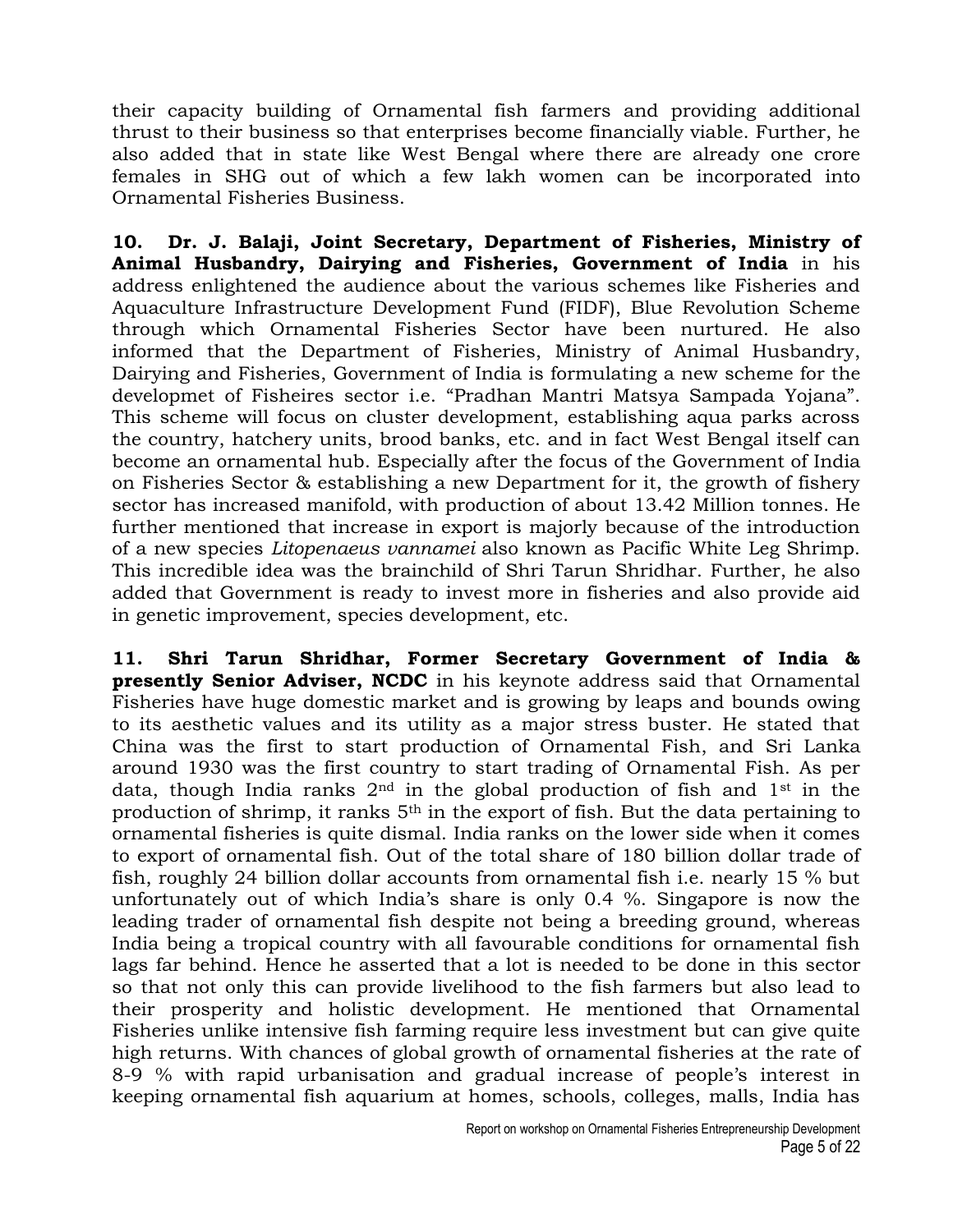the capacity to grow at a rate of 40% as it lies at the grass root level of the pyramid, hence more chances of growth and moreover ornamental fisheries do not require big land; it can be practised at the backyard also and can also serve as a supplementary source of income. He further added policies should be formulated such that this sector can contribute to the goal of doubling farmers' income. In this regard the fish federations, apex bodies like NCDC, NFDB, ICAR, State Government & Government of India need to work in integration with the various cooperatives,FPOs, SHGs and entrepreneurs for providing technical support, financial loans, brooding banks, breed improvement etc. National and State Fish federations can also play a major role by providing good feed, aquariums, marketing infrastructure so that the fish farmers can focus entirely on farming ornamental fish species.

**12. Dr. J.K. Jena, DDG, Fisheries & Animal Science, ICAR, New Delhi** gave a technical overview of the workshop. He mainly emphasised on the integration of demand and marketing. Marketing is the key to make a business venture successful thus proper strategies must be formulated. He also pointed out that market for ornamental fisheries is mostly restricted to big cities like Kolkata, Delhi, Chennai, etc and this marketing problem can be solved through cooperative/SHG/FPO models. There is need to focus on creating domestic demand through schools, colleges, shopping complexes; households etc. and treat this as an investment and not as an expenditure. Aquarium as an ecosystem should be learnt, then only India's trade in Ornamental fisheries can expand worldwide which is currently too meagre. Focus should be both on large as well medium and small scale enterprises and propagation of indigenous species into the market can provide the much required thrust which is presently only confined to exotic species. ICAR-Fisheries Institute had launched a network project on ornamental fish breeding and culture techniques for indigenous species in domestic market on 28<sup>th</sup> July, 2018 by collaborating with 7 fisheries research institutes. ICAR-CIFA has conducted about 114 trainings with over 3000 participants across India, developed "Ornamental Fish Villages" in Deogarah district of Odisha involving 177 farmers.

#### **13.** The First Thematic Session on **"Ornamental Fisheries Landscape in India- Prospects & Issues"** was chaired by **Shri S. Kishore, Additional Chief Secretary, Fisheries Department, West Bengal.**

**14. Dr. B.K. Mahapatra, Principal Scientist, ICAR-CIFE, Kolkata** was the first speaker in Thematic Session to address the gathering. In his presentation he briefed about ornamental fish breeding, culture, trade scenario of India in domestic & global market. He gave an overview of the various indigenous as well as exotic and fresh water & marine species of Ornamental fish in the market and added that a total of 1539 species of ornamental fishes are traded worldwide where India offers more than 374 fresh water and nearly 700 marine ornamental species. He also highlighted about the work of ICAR-CIFE, Kolkata in ornamental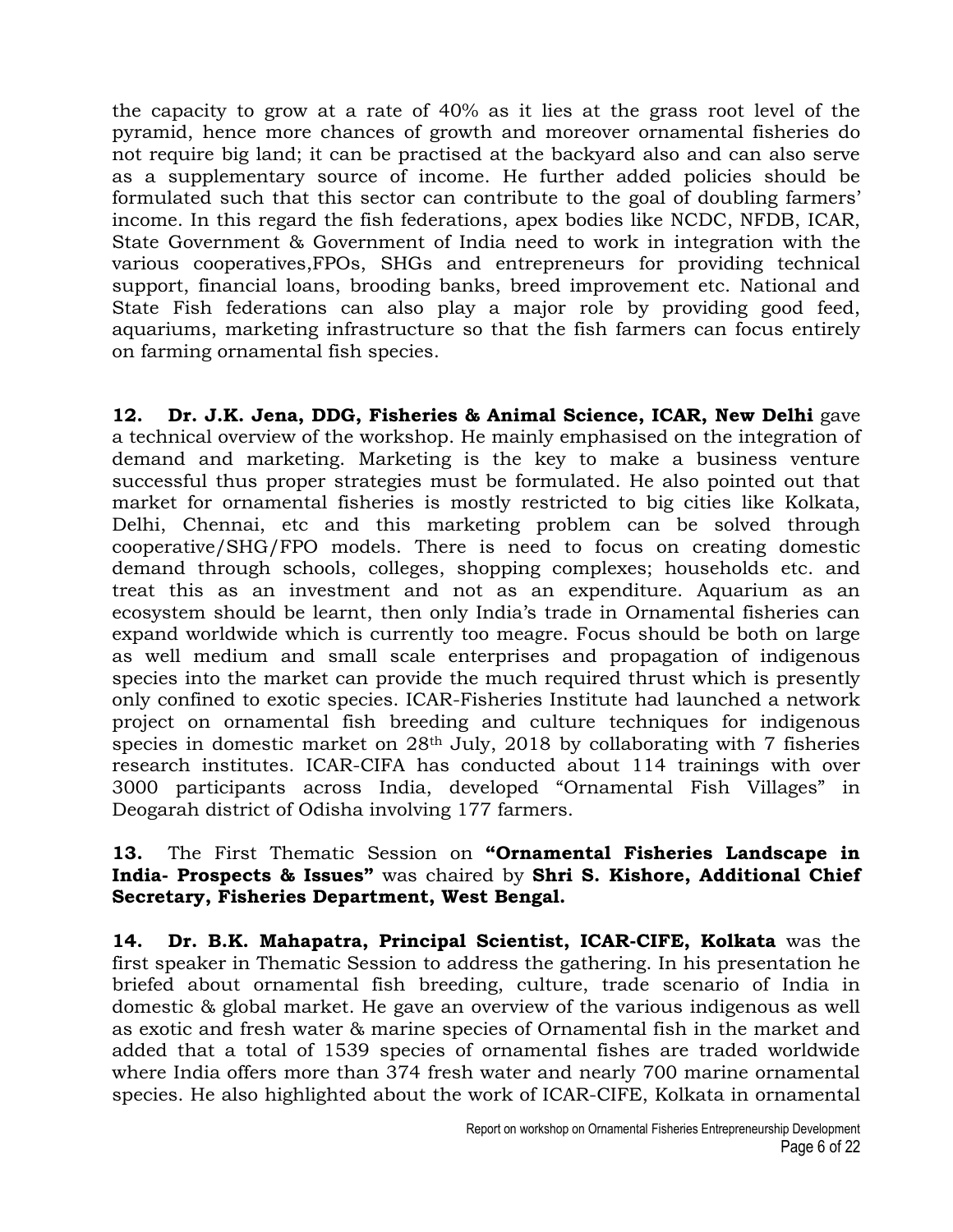fisheries and breeding of indigenous species. It has also organised an Ornamental Training Programme at Kolkata. He further added that value addition on fish for developing ornamental strain is an important aspect to meet the public demand for ornamental fish. China started the selective breeding of goldfish from 1000 AD to begin the new strain of goldfish but this technique of selective breeding is yet to be popularised in India. Hence, the indigenous ornamental fish are not accepted in large scale due to their less attractiveness. He also presented a SWOT analysis on Ornamental fisheries in India. He pointed out the strengths like availability of many variety of species and also gradual rise of popularity of this business due to people's interest in keeping aquariums at workplace and homes and opportunities of private sector keen to join ornamental fish marketing chain, favourable government vision and policies for developing breeding technology & expansion of market and initiatives of Green Certification. As regards disadvantages faced by this sector, he pointed out that shortage of resources, underdeveloped captive breeding technologies, poor awareness, limited capability and lack of infrastructure to produce quality fish on a mass scale, lack of training & capacity building, weak association & coordination in value chain coupled with threats from extinction of indigenous species and unexpected natural calamities are some of the weaknesses that we need to counter. He also presented a strategic framework for development of this sector which includes standardization of breeding technology of species in demand besides quality management, post-harvest management, market infrastructure development and adoption of proper packaging & transportation methods. He also showed that various species of Ornamental fish which are traded globally have been found in Andaman & Nicobar Islands. He recommended that ornamental fisheries can be given a serious thought from all concerned stake holders like fisher folks, exporters, importers, panchayat members, teachers, students, scientists and top level planners to sustain the growth of this new sector of fisheries as well as for better employment & foreign exchange earnings from this trade.

**15.** Thereafter, the Thematic Session was addressed by **Dr. B.K. Mondal, Consultant, Department of Panchayat and Rural Development.** He said that geographical conditions and good biodiversity are all in favour of Ornamental fish breeding but the major problem is that the producers are not getting good returns as there is lack of efficient marketing chain and involvement of middle men. He suggested that fish farmers need to get electricity at concessional rates like the States of Odisha and Andhra Pradesh, only then this sector can get a boost. Other supports that may be required are good quality breed, quality feed and financial and technical support and equipments from Government & other apex bodies like NCDC, NFDB, ICAR, GoI in the form of training to improve captive breeding techniques.

**16.** In the questions & answers session, the audience were asked to raise their questions or give any inputs and suggestions on the above session.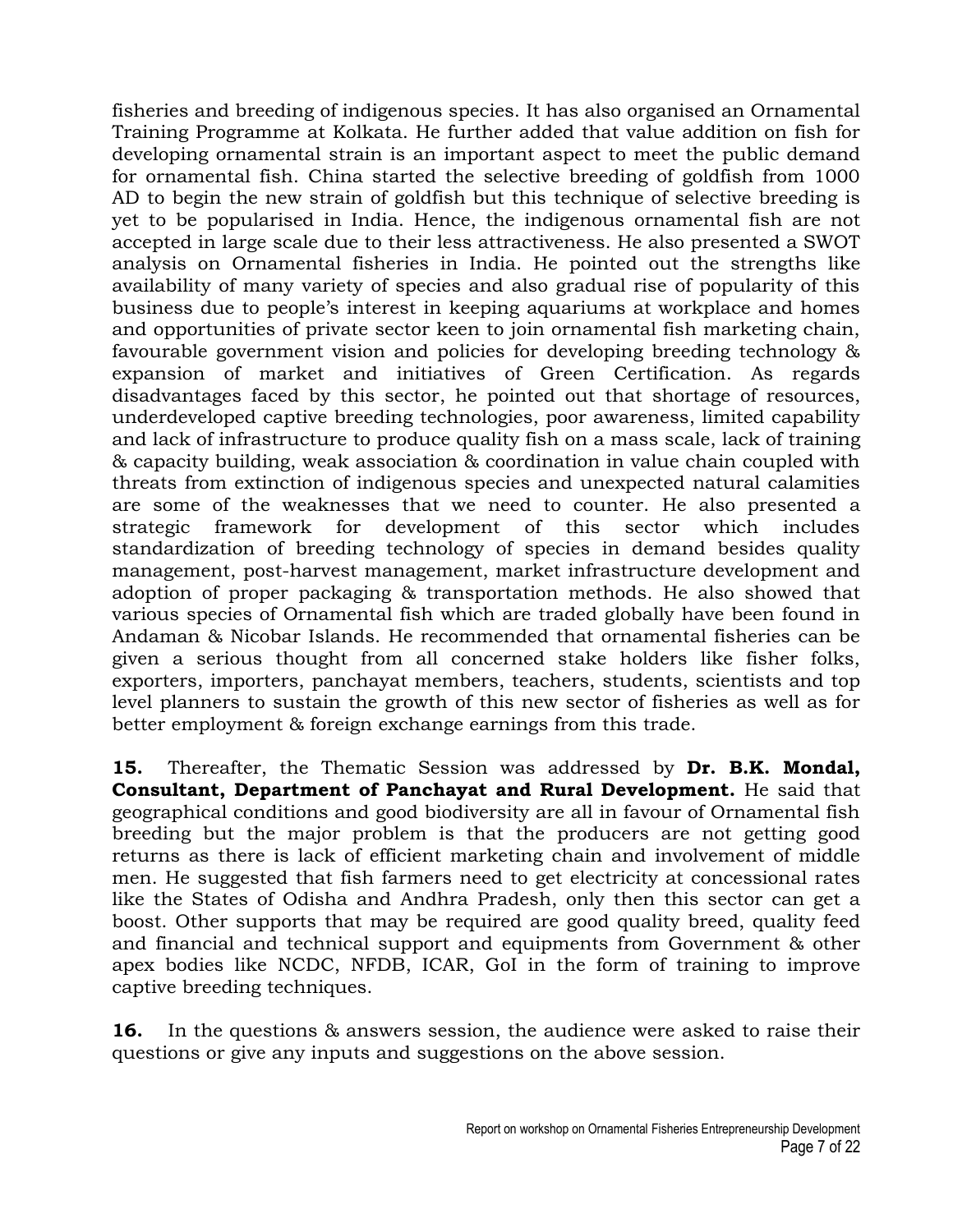**17. Mr Kripan Sarkar, a fish farmer & entrepreneur from Jalpaiguri, West Bengal** who was associated with Ornamental fish business for 35 years recently gave up that business and shifted to food fish. He stated that the main reason behind this was immense difficulties in transportation. He was initially selling 50000 angel fish per month to an exporter from China who used to sell that to Israel but slowly that market collapsed mainly because of quality and rates. He also added that Govt subsidies do not reach the fish farmers easily and there is a lot of red-tapism involved within the process. He also said that cluster development is a good idea but that can only lead to production of a restricted variety of species suitable to the geographical condition of that area. He suggested that proper training should be given to the fish farmers on a priority basis as they are acquainted with only traditional methods and are not well aware about disease prevention and cure of the fish species. Further, the quality of live feed isn't good which affect the species and spread diseases because of which India's business gets hampered. He also advised that aqua culture & aqua ecosystems can be incorporated into the academic courses of students from school onwards so that people get aware as well as develop interest in water chemistry, different fish species, breeding techniques, etc. He also emphasised that practice of Green Certification Board is a must and can provide a new dimension to this business.

**18.** Another fish farmer **Sh. Sunirmal Das from West Bengal** also suggested that mostly farmers practise wild caught species breeding which isn't a popular demand among people, hampering their market. The lack of training, guidance, technological advancement and financial aid are a bane to this sector. He also asserted that the protocol for import of 92 species in India is preventing them to import the thousands of varieties of ornamental fish which are traded in the market thus reducing the import export business of the entrepreneurs.

**19. Mr Suprabhat Dutta, a fish farmer from South 24 parganas of West Bengal** while sharing his observation said that one of the reasons behind not so good business is that most of the shopkeepers who are selling fish aquariums are not aware of the fish diseases and their cure and hence they are not able to clarify the queries of customers. As a result, a lot of aquariums have been closed due to death of fish species. He suggested that this can be prevented by providing proper training by fisheries department and issuing a training certificate or license of permit, before they start selling fish aquariums.

**20. Mrs Sarala Mondal belonging from West Bengal,** who is running a cooperative with 75 members enrolled therein, said that they face problems in marketing of ornamental fish and availability of good species or brooders, hence requested for suitable help.

**21. D. Nopany, from West Bengal** and one of the leading exporters from India at the end Thematic Session promised that he is ready to provide free training to the farmers and also help in rearing and purchase of their breeds.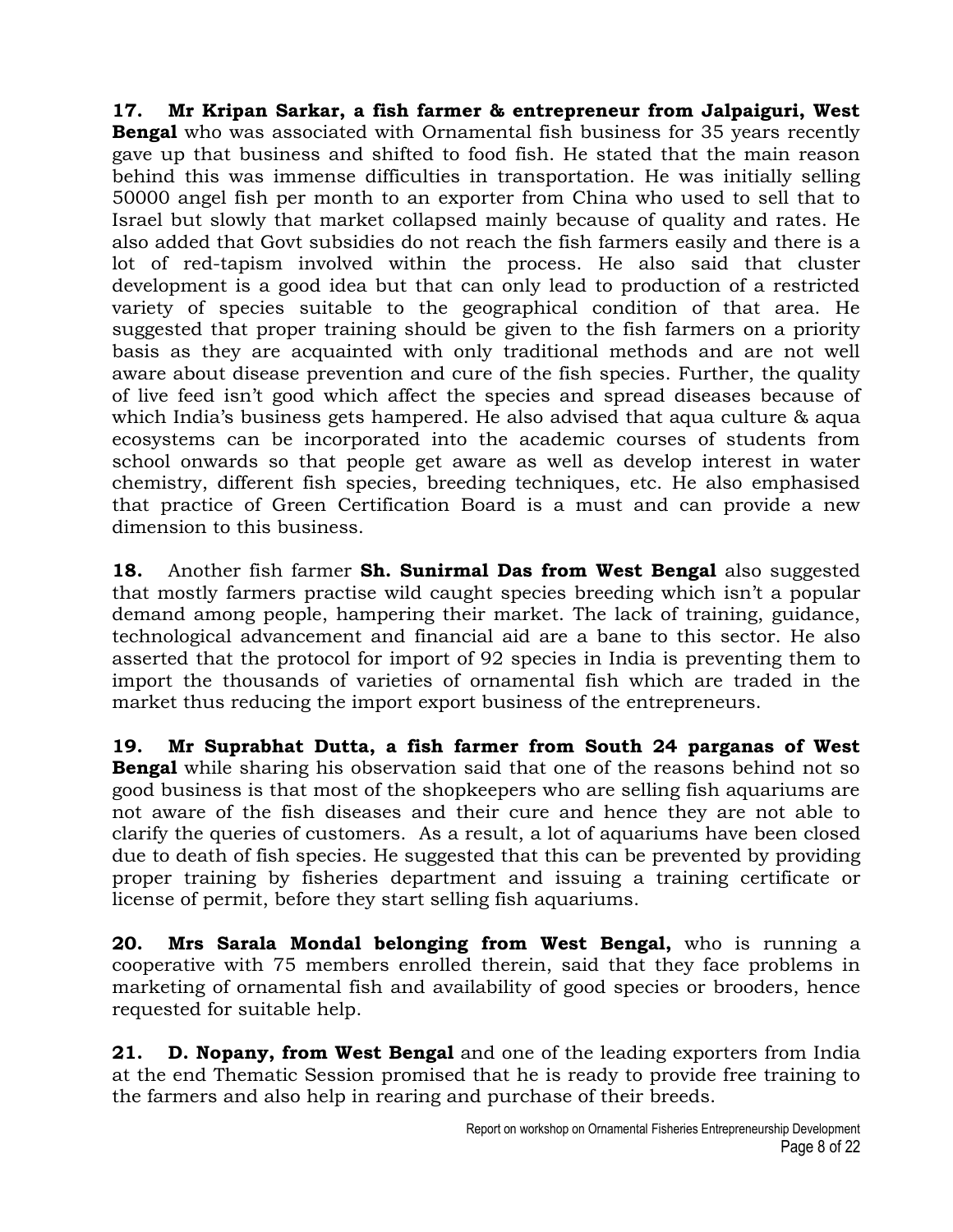**22.** The 2nd Thematic Session on **"Infrastructure, Value Chains & Ancillary Activities in Ornamental Fisheries-Potential & Scope"** was chaired by **Dr. C. Suvarna, IFoS & MD, Telengana State Fishermen Cooperative Federation Limited.**

**23. Dr. Archana Sinha, Principal Scientist, ICAR-CIFRI, Kolkata** in her address said that though ornamental fish sector has great scope & potential but there are various challenges which are faced by the fish farmers & entrepreneurs associated with this business. These are lack of infrastructure, technological advancement in breeding, seed production and culture, packaging and transportation issues resulting into mortality of fish breeds, sustainability & conservation issues in utilisation of indigenous species, certification, quarantine, quality control, etc. There is no specific market for ornamental fish. She also cited the example of ornamental fish village Amtala in West Bengal through NCDC in 2006. She further pointed out that cluster development is a good technique but proper monitoring also needs to be done in that case. She mentioned that the greater portion of the amount of assistance the farmers and entrepreneurs receive goes to create the infrastructure. She also added that CIFRI conducts various skill development programmes for the farmers & fish entrepreneurs and is also conducting breeding techniques of eel species, besides they also have provision for infrastructure creation for the fish farmers. She recommended that collectivization of small units is a good tool for the domestic producers to face stiff competition from importers & forming a corporate entity is worth emulating in order to encourage, develop and nurture Farmers Producers Organizations (FPOs) in the country. Govt assistance and incentives should also be extended to machinery/infrastructure used for manufacturing the ornamental fish culture accessories. Effective quarantine, disease diagnosis methods and cure, technical progress & effective packaging & transport system with establishment of brood banks for quality seeds & feed mills for microencapsulated feed along with re-circulatory system for bio-security and cut down of water requirements should be treated on a priority basis.

**24.** Next keynote speaker on the above thematic session was **Dr. G. Ramakrishna Rao, Senior Executive (Technical), NFDB.** He said that ornamental fisheries have huge potential considering its low cost of production and high returns within short time span and gradual increasing demand in both domestic as well as international market. He said that NFDB envisages a cluster approach for the holistic development of the ornamental fisheries in the country. Community based ornamental aquaculture has the effect of direct conservation benefits and sustainable livelihood to the rural folk. He also briefed about the schemes of NFDB on Ornamental Fisheries and requested all the stake holders & farmers to submit suitable proposals to NFDB for consideration to provide financial assistance for Backyard Hatchery, Medium & Large scale Ornamental Fisheries & also brood banks. He also gave an overview on the various challenges and impediments faced by this sector regarding non availability of good quality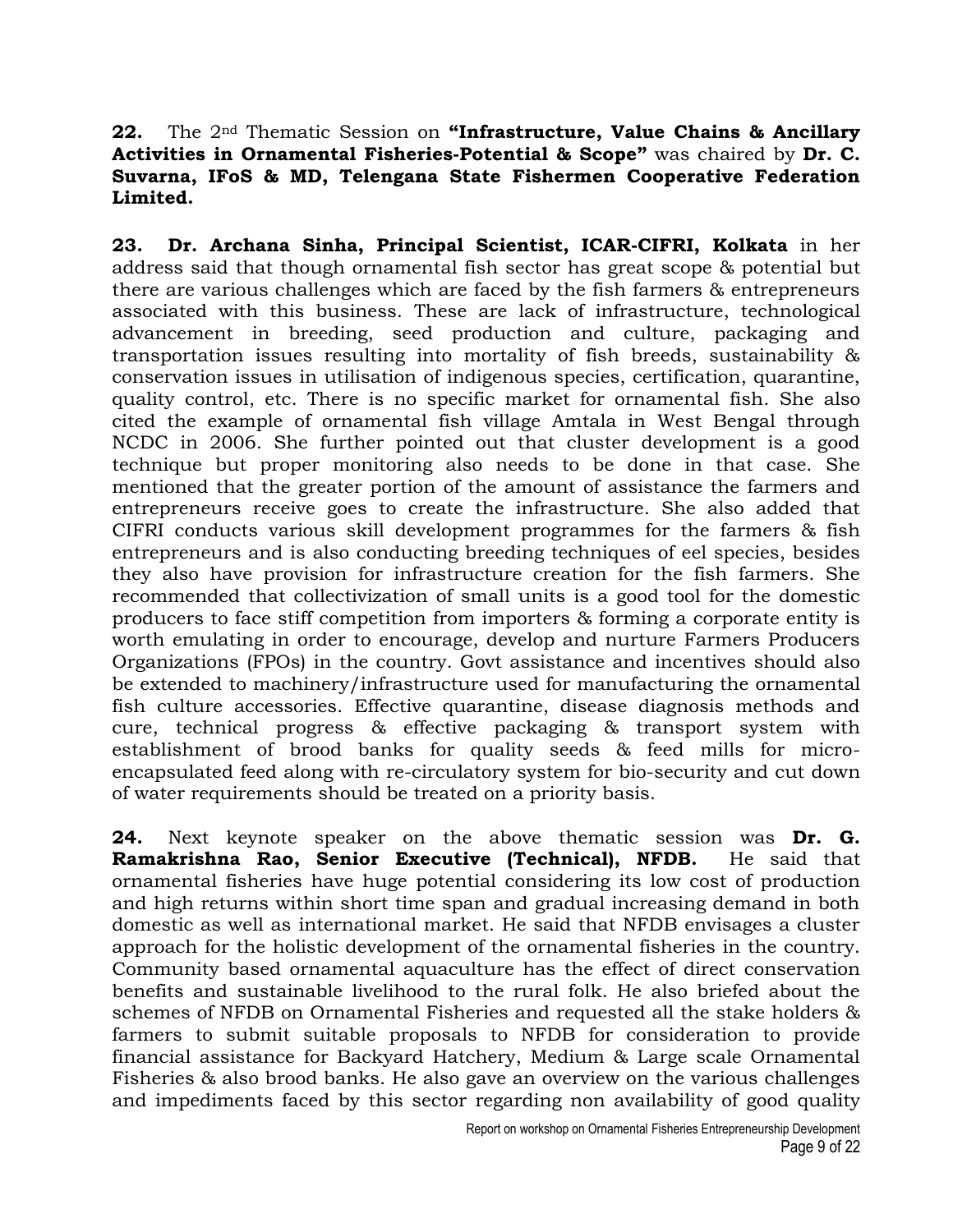breeds & cost effective good quality feed for brooders and lack of infrastructure and trained human resources. Some of the recommendations given by him were that there should be diversification of produce, provisions for quality seed and continued supply with creation of value chain. Demand and supply gap needs to be addressed and formation of more SHGs and Farming clusters should be encouraged, Accreditation, BMP (Best Management Practice) & CoC (Code of Conduct) may be voluntary and Certification should be mandatory. Concluding his speech he said that capacity building through training & demonstration is of utmost necessity.

**25.** The audience were then asked to put forth their questions. **Mr Kripan Sarkar from West Bengal** pointed out that there is an entrepreneur named Jayanta From Kolkata who was also present in the audience and who has been carrying out high quality ornamental fish breeding for many years but he lacks infrastructure and works only in a limited space and in this regard NFDB can directly help him in creating infrastructure of a brood bank so that he can sell more broods to the farmers.

**26.** Another entrepreneur, **Mr Sunirmal Das from West Bengal** said that marine ornamental fisheries is not legal in India as it has better prospects than freshwater ornamental fisheries because the quality of fresh water species cannot match with the quality of international breeds and, hence, it does not offer any lucrative market in the export business.

**27.** Another entrepreneur added that they fish farmers have been working in old model tanks which have become outdated keeping in view present market scenario and are of less capacity. Hence, he requested the NFDB & other apex institutions to consider providing them assistance to build and equip them with new infrastructure.

**28. Mr Kripan Sarkar, West Bengal** also asserted that schemes of NFDB and other organisations should be flexible enough so as to amend them from time to time considering the practical needs and problems of the fish farmers and should also contain provisions to incorporate new innovations and scientific techniques.

**29.** The 3rd and final Thematic Session was named as **"Involving collectives (Cooperatives, SHGs & Others) in enhancing production and institutional support available"** and was chaired by **Dr. M.V. Rao, Additional Chief Secretary, Department of P&RD and Cooperation, Government of West Bengal.** He shared his experiences of the ornamental fisheries sector serving as Chief Executive, NFDB and informed the audience that initially NFDB had 34 different application forms making it really difficult for the entrepreneurs to comprehend resulting in slowing down the entire process. But now, the NFDB has devised a single page application to ease out the process and unlike the earlier process when the application had to be routed through district and state level before approaching NFDB, the entrepreneurs now can directly send their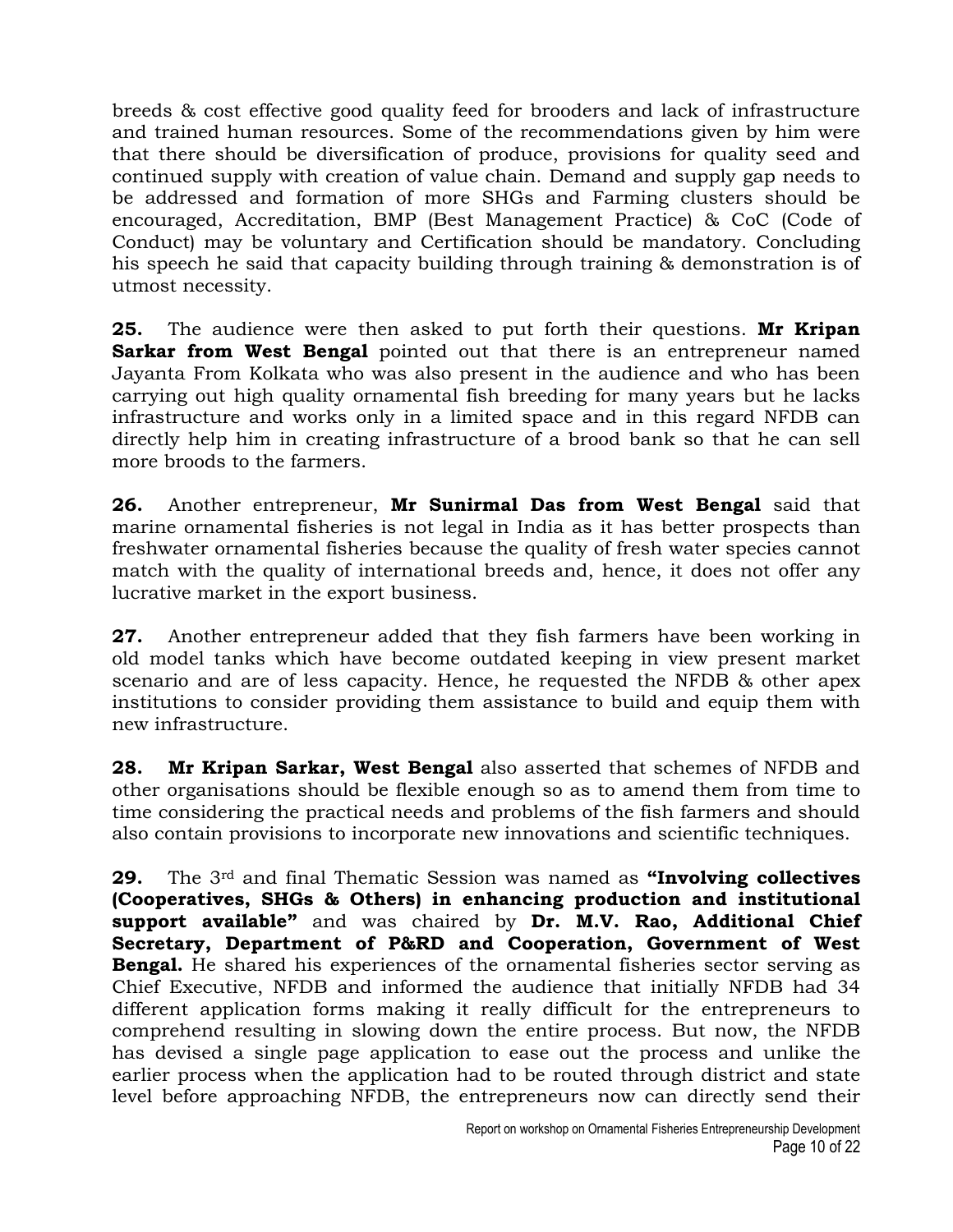application to NFDB by sending a copy to the officials of the State Government and respective district.

**30. Shri B.K. Mishra, MD, FISHCOPFED,** spoke about the objectives & activities of FISHCOPFED in employment generation, enhancement in production & facilitating better return to the fish farmers. He apprised that FISHCOFED has also conducted various capacity building training programmes for the fish farmers and entrepreneurs. He also recommended for development of Ornamental Fisheries through cooperative societies by giving training and financial assistance from NCDC, NFDB, State Government & Government of India besides marketing support and market intelligence guidance at the grass root level.

**31.** From among the audience **Mr. Sunirmal Das, Secretary of Ornamental Fisheries Association of India**, said that there should be schemes for individual entrepreneurs by NFDB. He also said that the farmer loan previously provided by MPEDA has been stopped and since they are dependent on live feed for their business, Government should also help them in production of daphnia, earthworms & bloodworms to help them in good quality production. His doubt was clarified by Dr. G. Ramakrishna Rao, Sr. Executive (Tech.), NFDB who informed that NFDB lends loan to entrepreneurs in cluster approach.

**32. Mr Kripan Sarkar, a fish farmer of West Bengal** pointed out that they face problems in getting bank loans approved and have to put mortgages in form of security which becomes difficult for small farmers to manage. Dr. M.V. Rao, Additional Chief Secretary, Department of P&RD and Cooperation, Government of West Bengal immediately assured that Cooperative Bank will address their grievance immediately and will lend loans in a hassle free manner. He assured that he will utilise the services of expert entrepreneurs present in the gathering as faculty in association with West Bengal Cooperative Bank to provide training to the fish farmers and make them progressive enough to prosper in this business. The Bihar, COFFED was also requested to look into the problems being faced by fish farmers in getting funds and issue of credit cards to the ornamental fish farmers. He also suggested to review the insurance schemes for ornamental fish farmers in the best interest of fish farmers.

**33.** A woman entrepreneur from Telengana who has set up a benchmark in this business shared her success story as to how she overcame the issue of exorbitant electricity bills by putting natural plantations in the aeration tanks. She told that she has successfully dealt with the issues related to live feed quality by making tubifex herself using soya beans, etc. She also wants to establish a Recircular Aquaculture System (RAS) system in her farm which is hygienic and bio secure, besides being economical, as it cuts down electricity charges and seldom requires changing of water.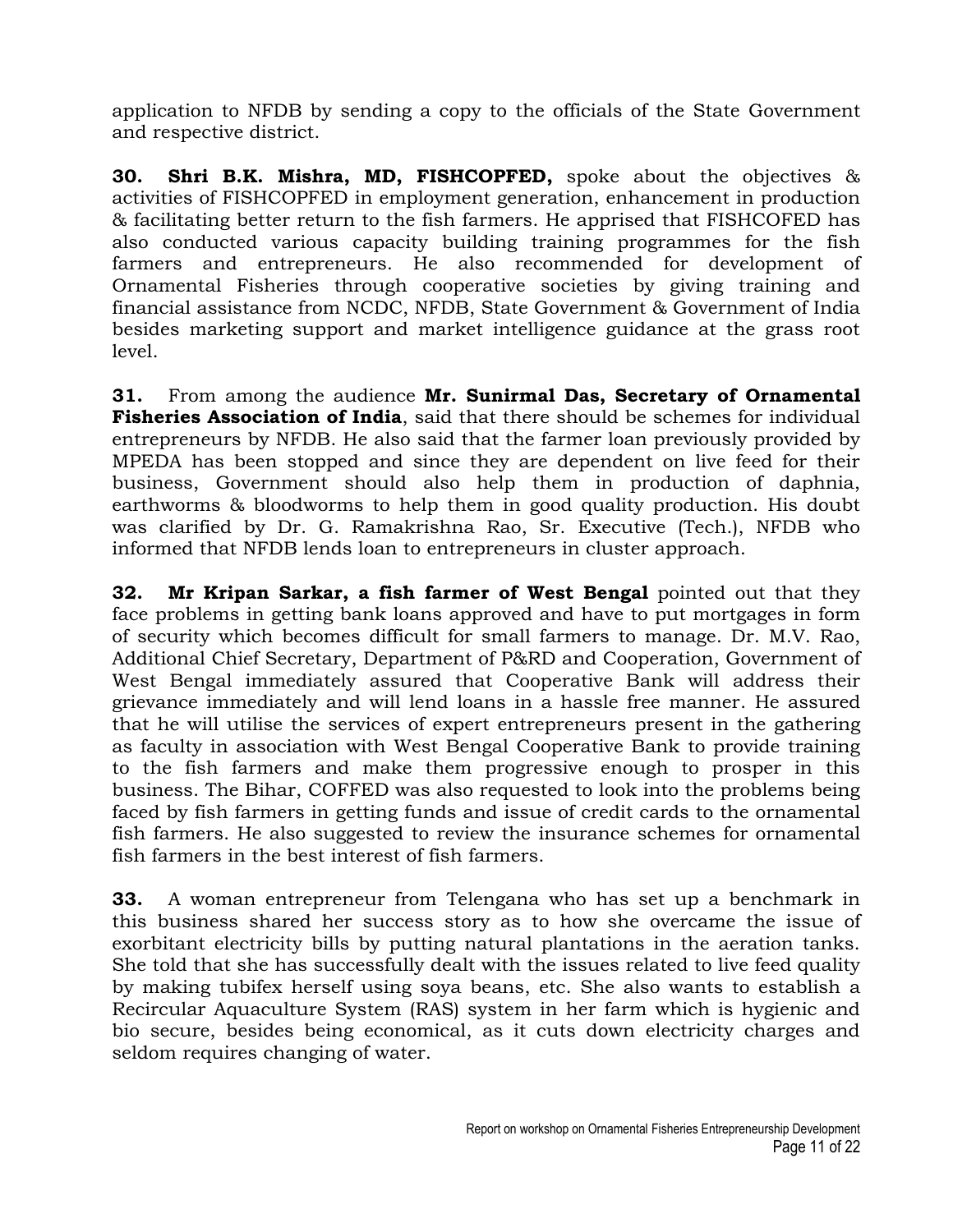**34.** Mr Kripan Sarkar requested Dr M.V. Rao to provide them electricity at subsidised rate of Rs.4 per unit like that of agricultural rate and **Dr. M.V. Rao** immediately assured to look into the matter to ensure that the problem gets solved at the earliest. **Dr. C. Suvarna, Commissioner, Department of Fisheries, Government of Telangana** also suggested that they can also try thinking of utilising solar and hybrid energy as alternative sources of electricity to cut down electricity charges. Some of the women members coming from SHG in Mayurbhanj, Odisha and dealing in goat farming enquired as to how they can start the venture of ornamental fisheries. **MD, NCDC** informed that for any kind of assistance and guidance they can consult the Regional Director, NCDC, Bhubaneswar.

**35. Mr. Pravat Kumar Das, Chief General Manager, FISHFED, Odisha** said that they have provisions for revolving assistance to help them develop their societies.

**36. Lt. Col. Bikramjit Singh, Chief Director, LINAC, Gurugram** next highlighted the NCDC's schemes and subsidy component for fisheries and other sectors. He informed that NCDC has its regional offices in 18 States across India and they can directly approach the Regional Office nearest to them for any financial assistance or guidance. He further added that as per the provisions of FPOs Scheme, farmers and entrepreneurs associated with fisheries business can also avail assistance. He also emphasized on the efforts made by NCDC to dovetail IT in NCDC's schemes related to Fisheries for advancement.

**37. Dr. J. Balaji, Joint Secretary, Department of Fisheries, Ministry of Animal Husbandry, Dairying and Fisheries, Government of India** addressed all doubts of the participants. He clarified that the present Blue Revolution Scheme has the Ornamental Fisheries as one of its key components with availability of subsidy. He informed that FIDF Scheme has an interest subvention Scheme and it will support RAS, cluster based farming, hatcheries, brood banks, seed bearing units and even brackish water aquaculture. It also supports innovation schemes up to Rs.1.0 crore besides supporting fish market renovation, modernisation as well as new constructions. He also clarified that there are no restrictions on ornamental fish farmers for availing Kisan Credit Card (KCC). He further apprised of the new Scheme i.e. **"Pradhan Mantri Matsya Sampada Yojana"** of the Department of Fisheries, Ministry of Animal Husbandry, Dairying and Fisheries, Government of India which is in its last stage of formulation and would roll out soon.

**38. Shri Tarun Shridhar, Former Secretary Government of India & presently Senior Adviser, NCDC** concluded by giving an overview of recommendations furnished by the various expert delegates and speakers. He said that the issue of credit guarantee needs to be resolved at the earliest by providing them with insurance and also that the entrepreneurs and fish farmers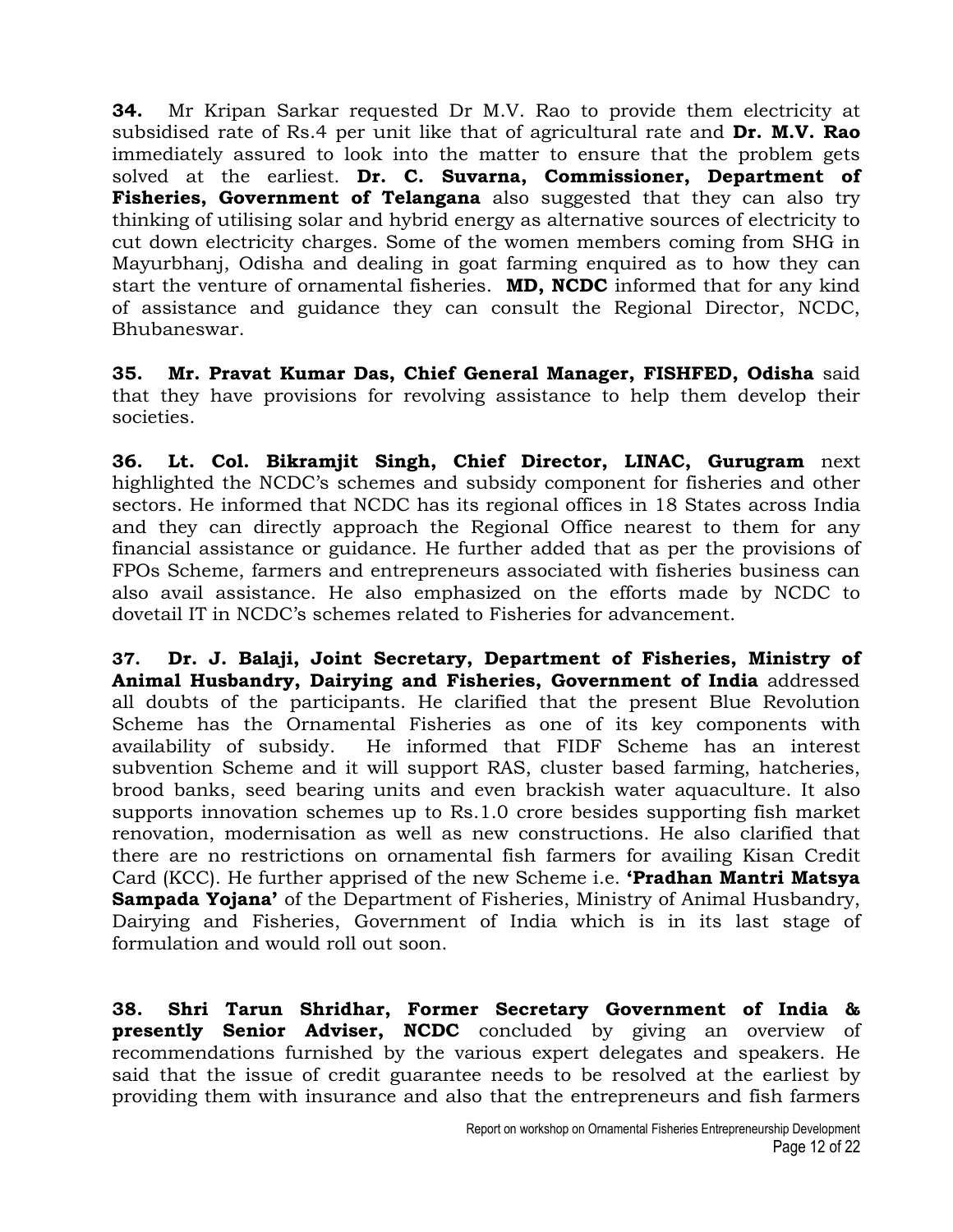must have access to markets directly. He said that training and skill development should be carried out on a priority basis involving the progressive and experienced entrepreneurs to enrich the new fish farmers and others who are new to the business. He further added that at the end of the training, follow ups need to be done with the farmers and entrepreneurs who have been trained to keep a track whether they have been able to make any profit after implementing it. Moreover he recommended that the various apex organisations like NCDC, NFDB, MPEDA, ICAR, State Governments, Government of India should collectively work towards holistic development of this sector by formulating schemes along with Government of India keeping in mind the practical problems faced by the entrepreneurs and fish farmers in their day to day business.

**39.** In the last, **Shri Snehanshu Goswami, Regional Director, NCDC, RO. Kolkata** offered a vote of thanks to all the dignitaries for sparing valuable time from their busy schedules to attend the workshop. He also thanked all the Scientists, Government officials from different States, media persons, entrepreneurs, members of federation and cooperative societies and all participants wholeheartedly for their enthusiastic participation and for sharing their success stories, difficulties and suggestions, making the workshop a grand success. The Workshop ended with a vote of thanks to the chair.

#### **40. Recommendations**

- **a.** The focus should be on making Ornamental Fisheries enterprises flourish through planned cluster development with a holistic creation of value chain with regular monitoring and feedback mechanism. The clusters should be provided marketing support and market intelligence guidance at the grass root level.
- **b.** Ornamental Fisheries should be promoted by building aquariums in schools, colleges, parks, gardens, shopping malls as this is eye catching and in this way interests and demands of people can be integrated to boost this business.
- **c.** In states like West Bengal where there are many SHGs, some members should be encouraged to take up Ornamental Fisheries Business.
- **d.** Appropriate policies related to Ornamental Fisheries should be formulated that contribute to the goal of doubling farmers' income.
- **e.** State level fish federations, apex bodies like NCDC, NFDB, ICAR, State Government & Government of India need to work in integration with the various cooperatives, FPOs, SHGs and entrepreneurs for providing technical support, financial loans, brooding banks, breed improvement etc.
- **f.** National and State Fish federations should play a major role by providing good feed, aquariums, marketing infrastructure so that the fish farmers can focus entirely on farming ornamental fish species.
- **g.** The policy should encapsulate strategic framework for development of this sector which includes standardization of breeding technology of species, quality management, post-harvest management, market infrastructure development and adoption of proper packaging & transportation methods.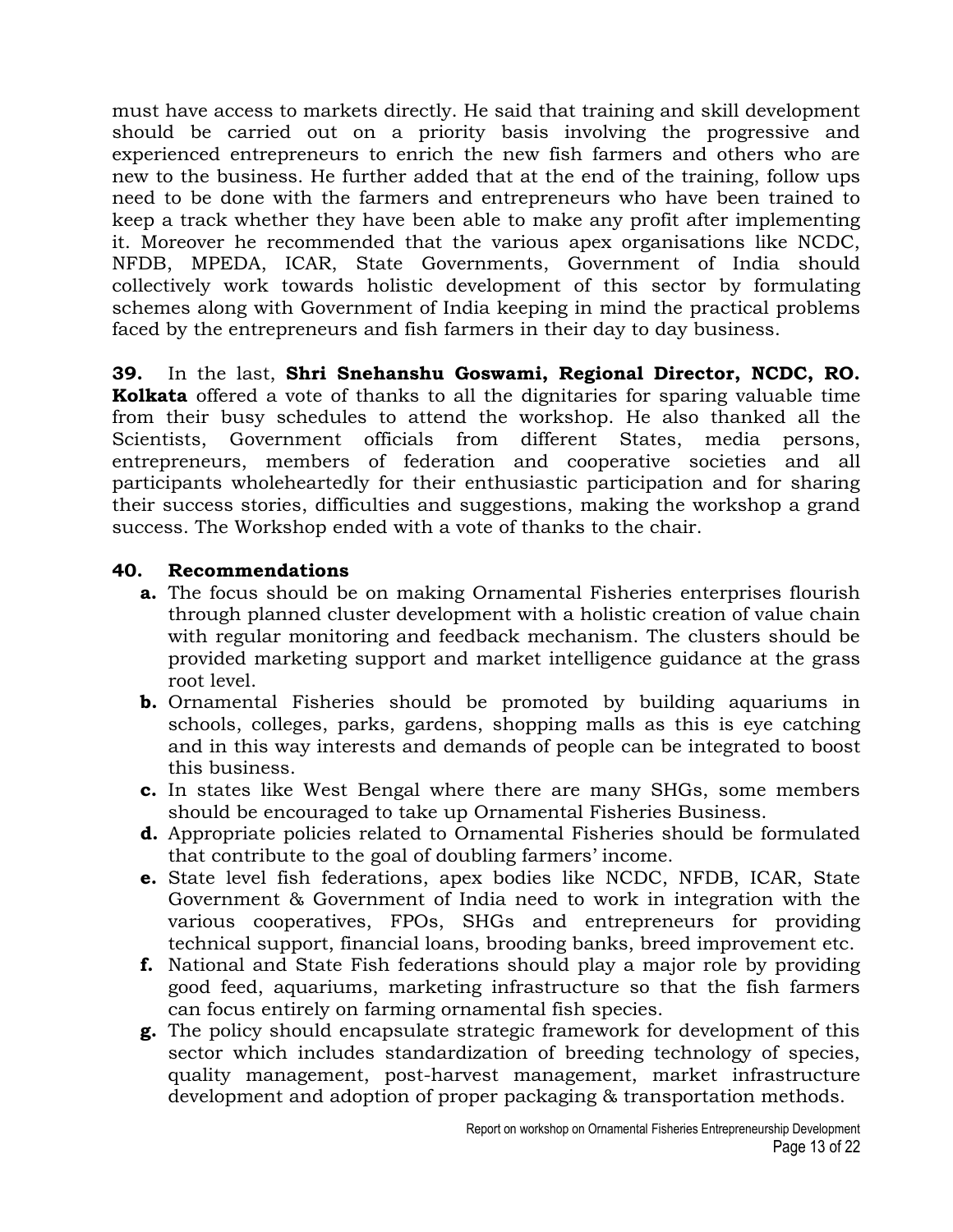**h.** A model be created for aquarium to study as an ecosystem.

- **i.** Propagation of indigenous species into the market through MSMEs can provide the much required thrust in Ornamental Fisheries sector which is presently only confined to exotic species.
- **j.** The process of providing subsidies to the ornamental fisheries farmers should be simplified.
- **k.** Topics from aqua-culture & aqua ecosystems can be incorporated into the academic curriculum of school students so as to generate awareness and develop interest in subjects such as water chemistry, fisheries, their breeding techniques, etc.
- **l.** Collectivization of small ornamental fisheries units through Farmers Producers Organizations (FPOs) should be actively encouraged
- **m.** FPOs should be made eligible to receive Govt assistance, support and incentives.
- **n.** NFDB & other apex institutions should provide the practitioners of ornamental fisheries with financial and technical assistance to build up new and essential infrastructure.
- **o.** Ornamental fisheries farmers should be covered under insurance schemes and provided with easier financial access and subsidized electricity to promote them further. They should also be incentivised to use solar and hybrid energy as alternative sources of electricity.
- **p.** The issue of credit guarantee should be resolved at the earliest so that the ornamental fisheries entrepreneurs and fish farmers have better access to markets.

| S. No.       | <b>Actionable Points</b>                                                                                                                                                                                                                                                                                  | <b>Proposed Action by</b>                                                                                                                                                                                    |
|--------------|-----------------------------------------------------------------------------------------------------------------------------------------------------------------------------------------------------------------------------------------------------------------------------------------------------------|--------------------------------------------------------------------------------------------------------------------------------------------------------------------------------------------------------------|
| $\mathbf{1}$ | ornamental fisheries by signing<br>MoUs<br>between<br>Fisheries, GoI (NFDB), MPEDA,<br>ICAR Fisheries Research<br>Institutes, FISHCOPFED, State<br>Governments, and related                                                                                                                               | Promotion & Development of NCDC, Ministry of Fisheries, GoI,<br>NFDB, MPEDA, ICAR Fisheries<br>apex   Research Institutes, FISHCOPFED<br>organisations like Department of   and interested State Governments |
| 2            | stakeholders<br>financing of ornamental fisheries   NFDB/ MPEDA,<br>value chain for export promotion<br>through cooperatives by<br>dovetailing subsidy of<br>Department of Fisheries, GoI<br>(NFDB) under the schemes of<br>Blue Revolution, FIDF, Pradhan<br>Mantri Matsya Sampada Yojana<br>and CSISAC. | Formulation of NCDC scheme for   NCDC / Ministry of Fisheries, GoI/                                                                                                                                          |

#### **41. Actionable Points based on the deliberations**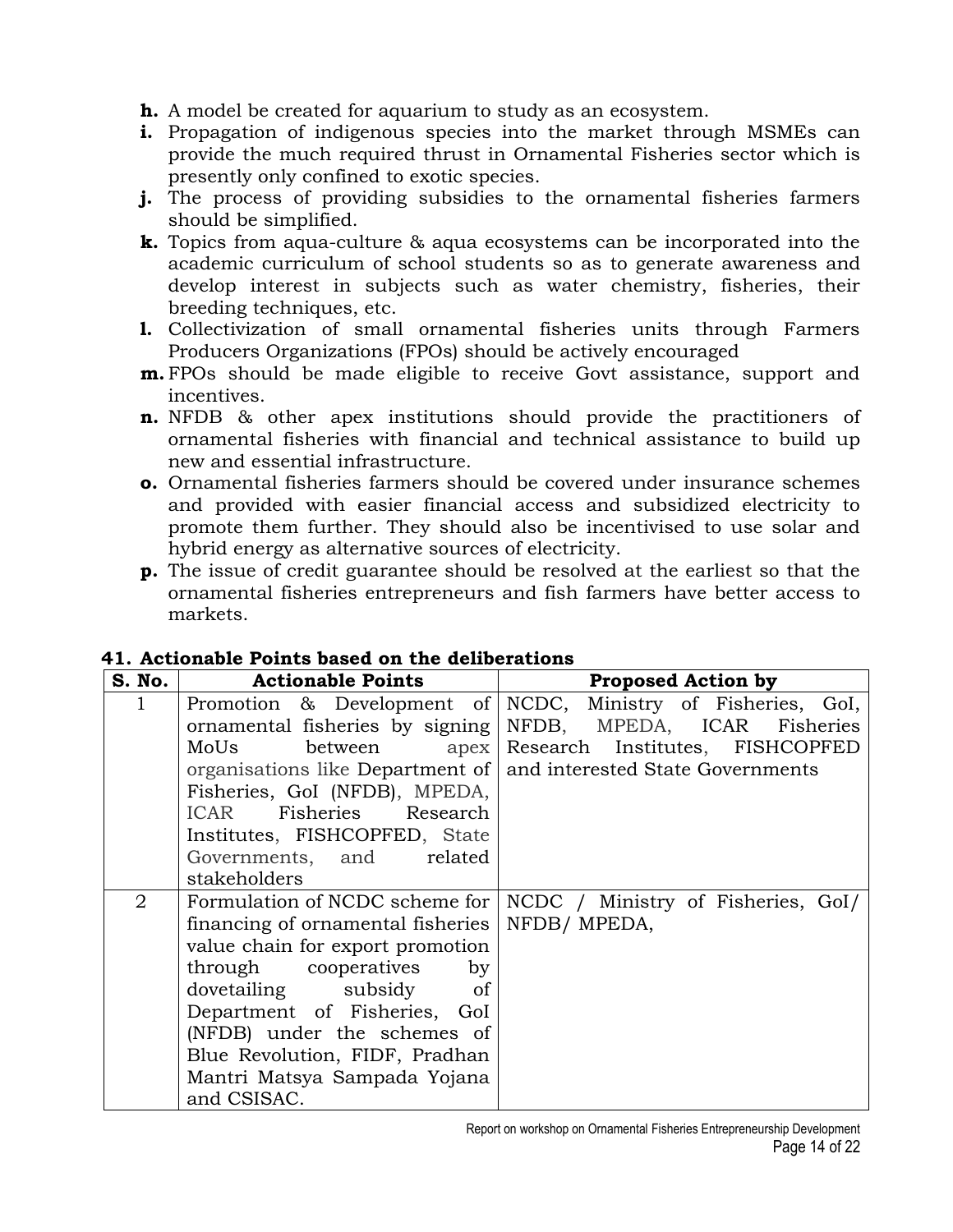| 3 | Training &                          | Capacity Training on technical aspects by ICAR                        |
|---|-------------------------------------|-----------------------------------------------------------------------|
|   |                                     | Development of members of Fisheries Research Institutes (CIFA,        |
|   |                                     | federation and cooperative Bhubaneswar and CIFE Kolkata) and          |
|   |                                     | societies and entrepreneurs on Cooperative Management aspects by      |
|   | various aspects.                    | LINAC, Gurugram                                                       |
| 4 |                                     | Development of model BENFISH/ Department of Fisheries,                |
|   |                                     | commercial ornamental fisheries Govt. of WB/ Other interested states. |
|   | wholesale-cum-retail Fish           |                                                                       |
|   | market in West Bengal/              |                                                                       |
|   | interested states along with        |                                                                       |
|   | various value chain like live fish  |                                                                       |
|   | transportation vehicle,             |                                                                       |
|   | availability of quality brood stock |                                                                       |
|   | thorough Brood bank, feed and       |                                                                       |
|   | seed through financial              |                                                                       |
|   | assistance from NCDC with           |                                                                       |
|   | network of rural cooperatives.      |                                                                       |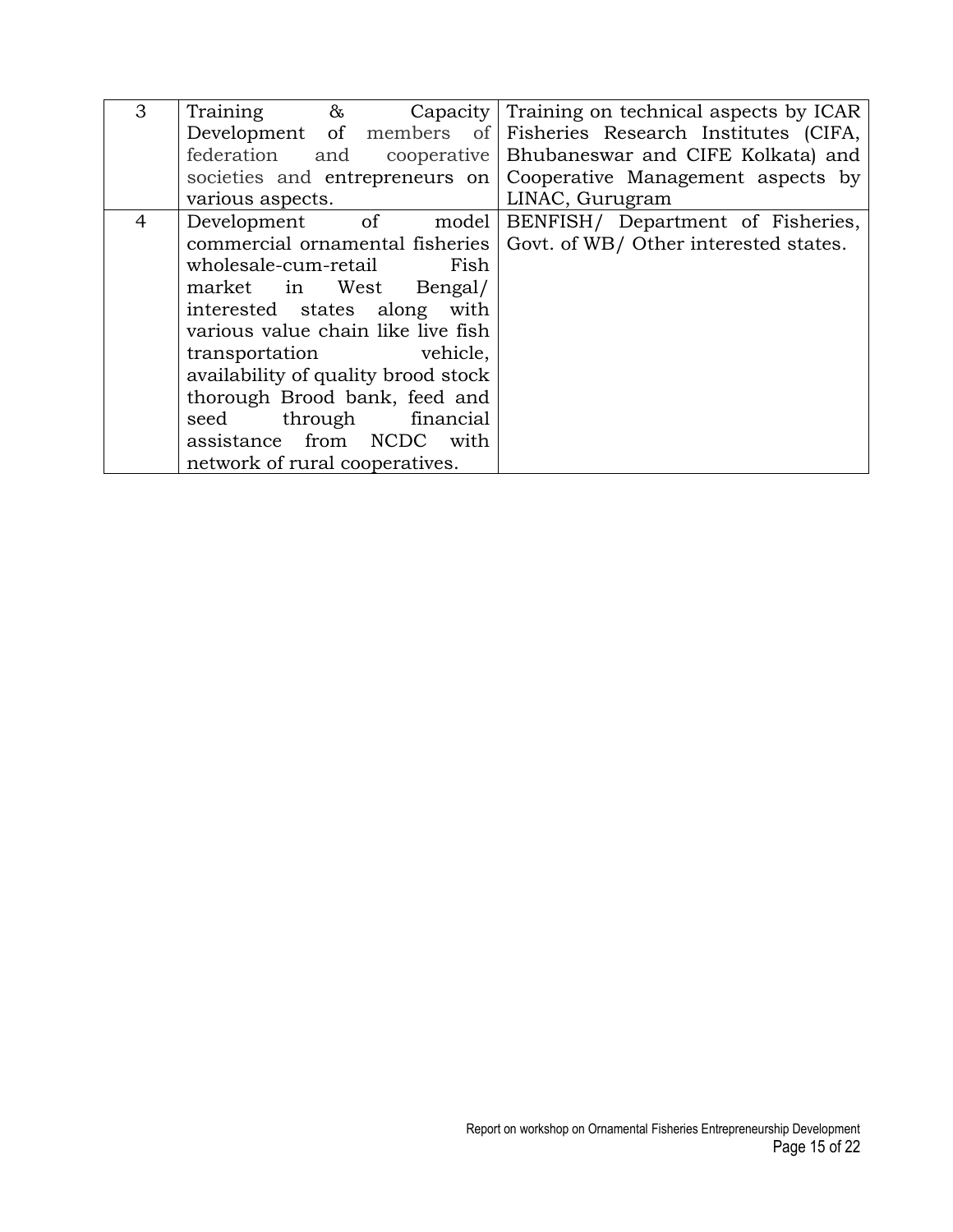**Annex-I**

# **One-day Workshop on Ornamental Fisheries Entrepreneurship Development**

# **Held on 25.01.2020 at Kolkata**

**Venue:** Golden Tulip Hotel, DD – 19, Plot No. 8, Sector – I, Salt Lake City, Kolkata, West Bengal

|                  | <b>Dignitaries</b>                     |                                                              |                                                                                                                          |  |
|------------------|----------------------------------------|--------------------------------------------------------------|--------------------------------------------------------------------------------------------------------------------------|--|
| S1.<br>No        | <b>Name</b>                            | Designation                                                  | Dept. / Organisation                                                                                                     |  |
| $\mathbf{1}$     | Kumar<br>Shri<br>Sundeep<br>Nayak, IAS | <b>Managing Director</b>                                     | NCDC, New Delhi                                                                                                          |  |
| $\overline{2}$   | Dr. M.V. Rao, IAS                      | Addl. Chief Secretary                                        | Panchayat<br>$\&$<br>Rural<br>Development<br>and<br>Cooperation<br>Dept.,<br>Govt. of West Bengal                        |  |
| 3                | Dr. S. Kishore, IAS                    | Addl. Chief Secretary                                        | Fisheries<br>Department,<br>Govt. of West Bengal                                                                         |  |
| $\overline{4}$   | Shri Tarun Shridhar                    | Sr. Adviser                                                  | NCDC, New Delhi                                                                                                          |  |
| 5                | Dr. J. Balaji, IAS                     | Jt. Secretary                                                | Department<br>$\circ$ f<br>Fisheries,<br>Govt. of India                                                                  |  |
| 6                | Dr. Joykrushna Jena                    | Dy. Director General<br>(Fisheries<br>and<br>Animal Science) | Council<br>Indian<br>of<br>Agricultural<br>Research<br>(ICAR), New Delhi                                                 |  |
| $\overline{7}$   | Dr. C. Suvarna, IFoS                   | Commissioner                                                 | Department,<br>Fisheries<br>Govt. of Telangana and MD,<br>Telangana State Fishermen<br>Cooperative<br>Federation<br>Ltd. |  |
| 8                | Dr. G. Ramakrishna Rao                 | Sr. Executive (Tech)                                         | Fisheries<br>National<br>Development<br><b>Board</b><br>(NFDB), Hyderabad                                                |  |
|                  | <b>Officers</b>                        |                                                              |                                                                                                                          |  |
| S1.<br><b>No</b> | <b>Name</b>                            | Designation                                                  | Dept. / Organisation                                                                                                     |  |
| 9                | Shri B. K. Mishra                      | <b>Managing Director</b>                                     | Federation<br>National<br>$\sigma$<br>Fishers Cooperatives Ltd.<br>(FISHCOPFED), New Delhi                               |  |
| 10               | Shri<br>Bidhan<br>Chandra              | <b>Managing Director</b>                                     | West Bengal Fishermen's                                                                                                  |  |

### **List of participants**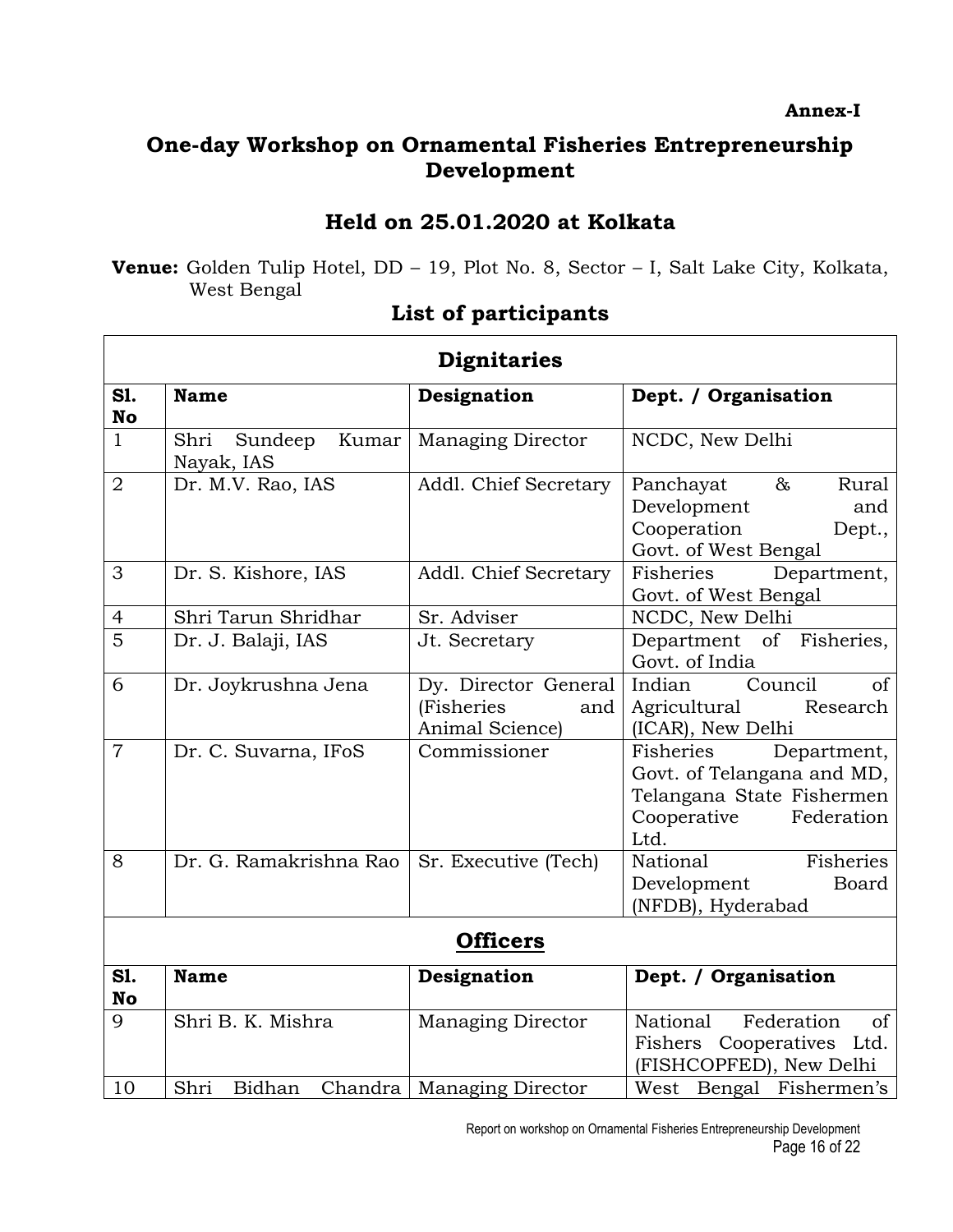|    | Ray                    |                                            | Coop.<br>Federation<br>Ltd.<br>(Benfish), Kolkata                                                 |
|----|------------------------|--------------------------------------------|---------------------------------------------------------------------------------------------------|
| 11 | Shri Subrata Mukherjee | <b>Managing Director</b>                   | West<br>Bengal<br><b>State</b><br>Fisheries<br>Development<br>Corporation Ltd. (SFDC),<br>Kolkata |
| 12 | Shri Soumyajit Das     | Jt. Secretary                              | Rural<br>Panchayat<br>$\&$<br>Development<br>Dept.,<br>Govt. of West Bengal                       |
| 13 | Dr. B. K. Mondal       | Consultant                                 | Rural<br>Panchayat<br>&<br>Development<br>Dept.,<br>Govt. of West Bengal                          |
| 14 | Dr. G. H. Pailan       | Principal Scientist &<br>Officer In-charge | ICAR-Central Institute of<br>Fisheries Education (CIFE),<br>Kolkata                               |
| 15 | Dr. B. K. Mahapatra    | Principal Scientist                        | ICAR-Central Institute<br><sub>of</sub><br>Fisheries Education (CIFE),<br>Kolkata                 |
| 16 | Dr. Archana Sinha      | Principal Scientist                        | Fisheries<br>Inland<br>Central<br>Research Institute (CIFRI),<br>Kolkata                          |
| 17 | Shri P Koteshwar Rao   | Principal/Addl.<br>Director                | State Institute of Fisheries<br>Technology                                                        |
| 18 | Shri. T. Yonggam       | Deputy Director                            | Department,<br>Fisheriesr<br>Govt. of Arunachal Pradesh                                           |
| 19 | Shri Rishikesh Kashyap | <b>Managing Director</b>                   | Bihar State Co-operative<br>Federation Ltd<br>Fisheries<br>(COFFED)                               |
| 20 | Shri Suman Kumar       | Joint Director<br>(Technical)              | Fisheries<br>Department,<br>Govt. of Bihar                                                        |
| 21 | Shri R. K. singh       | Fishery<br>Assistant<br>Officer            | Fisheries<br>Department,<br>Govt. of Chattisgarh                                                  |
| 22 | Shri R. P. Verma       | Fishery<br>Assistant<br>Officer (Retired)  | Fisheries<br>Department,<br>Govt. of Chattisgarh                                                  |
| 23 | Shri Nazimullah Ansari | Extension<br>Fisheries<br>Supervisor       | Fisheries<br>Department,<br>Govt. of Jharkhand                                                    |
| 24 | Shri Pravat Kumar Das  | Chief<br>General<br>Manager                | FISHFED, Odisha                                                                                   |
| 25 | Shri V. Srinivas       | General Manager                            | Telangana State Fisheries<br>Cooperative<br>Societies<br>Federation Limited (TSCOF)               |
| 26 | Shri Saptrashi Biswas  | Deputy Director                            | Fisheries<br>Department,<br>Govt. of West Bengal                                                  |
| 27 | Dr. C. Dutta           | Asst. Director                             | Fisheries<br>Department,<br>Govt. of West Bengal                                                  |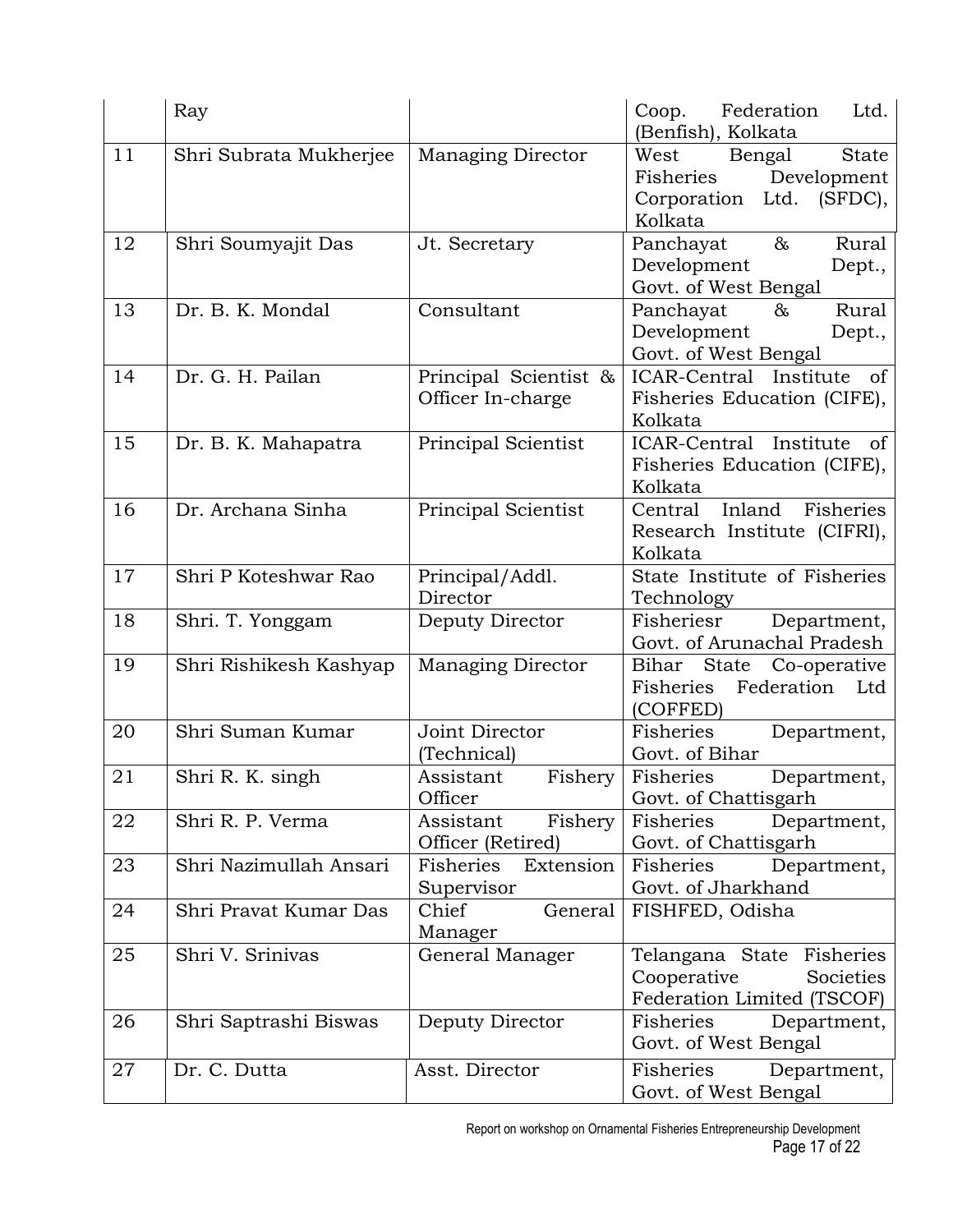| 28 | Shri Amit Dutta | Asst. Fishery Officer | Fisheries            | Department, |
|----|-----------------|-----------------------|----------------------|-------------|
|    |                 |                       | Govt. of West Bengal |             |
| 29 | Dr. Sdamik Das  | Jt. Director          | Fisheries            | Department, |
|    |                 |                       | Govt. of West Bengal |             |
| 30 | Dr. P. K. Jana  | Jt. Director          | Fisheries            | Department, |
|    |                 |                       | Govt. of West Bengal |             |

# **Entrepreneur/ Progressive Farmers/Coop. Society Member/ Exhibitor**

| S1.<br><b>No</b> | <b>Name</b>                         | Designation          | Dept. / Organisation                                             |
|------------------|-------------------------------------|----------------------|------------------------------------------------------------------|
| 31               | Shri B V V Phaneedra                | Entrepreneur         | Aquariums,<br>Pavan<br>Andhra Pradesh                            |
| 32               | Shri Teshi Rotu                     | Progressive farmer   | Yupia<br>Village,<br>Papumpare<br>District,<br>Arunachal Pradesh |
| 33               | Shri Jogeswar Deka                  | Entreprenuer         | Shark<br>AcquariumMangaldoi,<br>Assam                            |
| 34               | Shri<br>Partha<br>Rathi<br>Hazarika | Entreprenuer         | Matchyagandha,<br>Nagaon, Assam                                  |
| 35               | Shri Bijoy Chetri                   | Entreprenuer         | Chetri Ornamental Fish<br>Farm, Somitpur, Assam                  |
| 36               | Shri<br>Brajendra<br>Nath<br>Sinha  | Entrepreneur         | Bihar                                                            |
| 37               | Shri Sunil Kumar                    | Progressive Farmer   | Bihar                                                            |
| 38               | Shri<br>Naresh<br>Kumar<br>Sahani   | Farmers/Entrepreneur | Bihar                                                            |
| 39               | Shri Chamaklal Sahani               | Farmers/Entrepreneur | Bihar                                                            |
| 40               | Shri Arun Kumar                     | Farmers/Entrepreneur | Bihar                                                            |
| 41               | Shri<br>Manoj<br>Kumar<br>Choudhary | Farmers/Entrepreneur | Bihar                                                            |
| 42               | Shri<br>Sujit<br>Kumar<br>Choudhary | Farmers/Entrepreneur | Bihar                                                            |
| 43               | Shri Nemchand Kewat                 | Farmers/Entrepreneur | Bihar                                                            |
| 44               | Shri Krishna Kumar                  | Farmers/Entrepreneur | Bihar                                                            |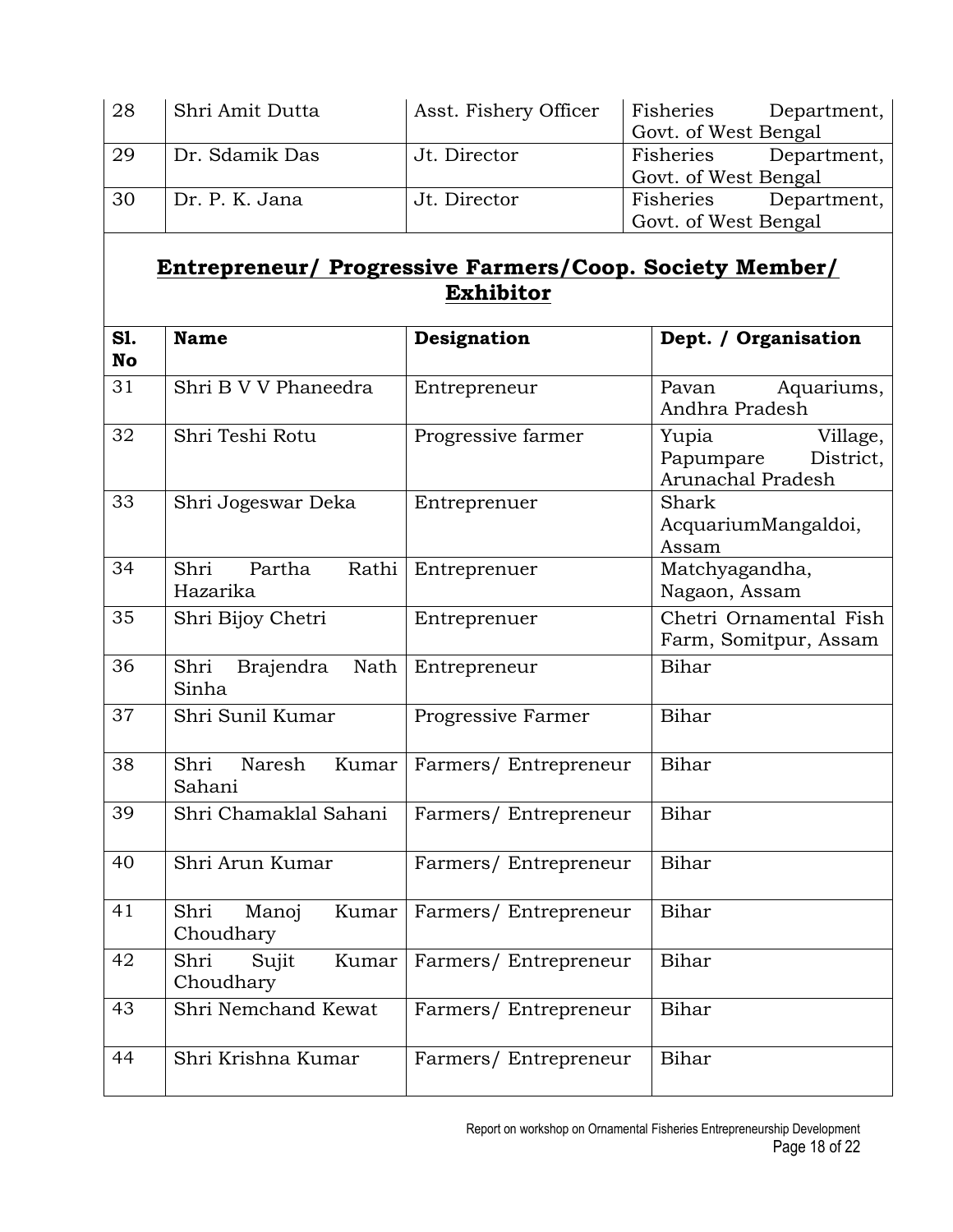| 45 | Shri Neelmani                       | Farmers/ Entrepreneur   | Bihar       |
|----|-------------------------------------|-------------------------|-------------|
| 46 | Shri Alok Kumar Singh               | Farmers/Entrepreneur    | Bihar       |
| 47 | Shri Sandeep Mahto                  | Entrepreneur            | Jharkhand   |
| 48 | Ms. Manju Toppo                     | Progressive Farmer      | Jharkhand   |
| 49 | Naresh Chandra<br>Shri<br>Mohanta   | Progressive Fish Farmer | Odisha      |
| 50 | Ms. Mamata Mohanta                  | Progressive Fish Farmer | Odisha      |
| 51 | Kanhu<br>Chandra<br>Shri<br>Mohanta | Progressive Fish Farmer | Odisha      |
| 52 | Ramakrushna<br>Shri<br>Mohanta      | Progressive Fish Farmer | Odisha      |
| 53 | Ms. Sunita Giri                     | Progressive Fish Farmer | Odisha      |
| 54 | Rakheerani<br>Ms.<br>Mohanta        | Progressive Fish Farmer | Odisha      |
| 55 | Ms. Baijayanti Mohanta              | Progressive Fish Farmer | Odisha      |
| 56 | Shri<br>Tushar<br>Ranjan<br>Sahu    | Progressive Fish Farmer | Odisha      |
| 57 | Chilkuri<br>Ms.<br>Sathyavathi      | Entrepreneur            | Telangana   |
| 58 | Shri C. Laxman                      | Progressive Fish Farmer | Telangana   |
| 59 | Shri Kripan Sankar                  | Entrepreneur            | West Bengal |
| 60 | Ms. Chandra Mondal                  | Progressive Fish Farmer | West Bengal |
| 61 | Ms. Rubi Manna                      | Progressive Fish Farmer | West Bengal |
| 62 | Shri Jayanta Mondal                 | Fish Breeder & Exporter | West Bengal |
| 63 | Shri Amit Adak                      | Progressive Fish Farmer | West Bengal |
| 64 | Shri Srikanta Pramanik              | Progressive Fish Farmer | West Bengal |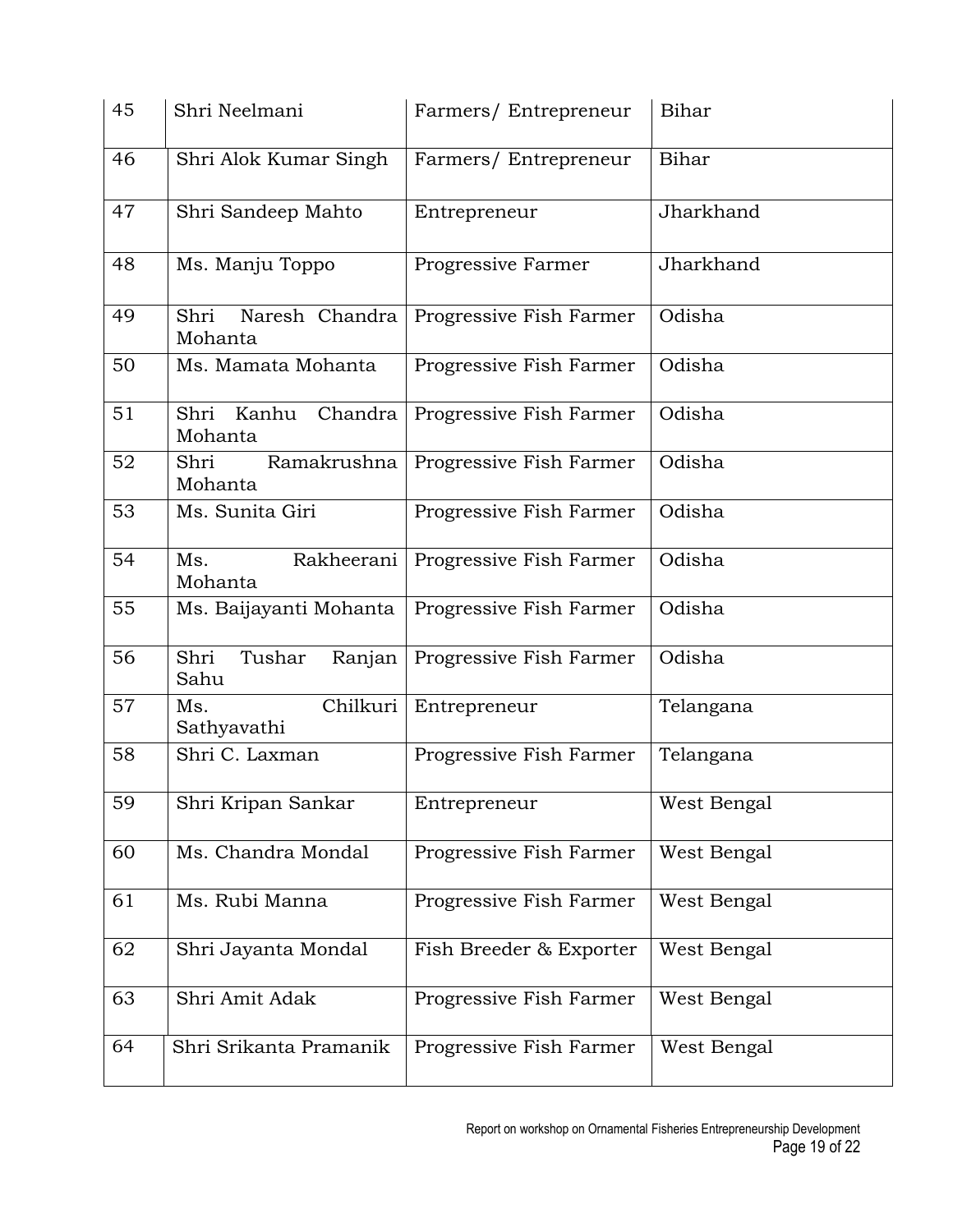| 65 | Shri Ajay Das         | Progressive Fish Farmer | West Bengal |
|----|-----------------------|-------------------------|-------------|
| 66 | Shri Sundar Atta      | Farmer & Trader         | West Bengal |
| 67 | Shri Dipak Nopani     | Exporter                | West Bengal |
| 68 | Shri Somnath Mayur    | Fish Trader             | West Bengal |
| 69 | Shri S. Parui         | Progressive Fish Farmer | West Bengal |
| 70 | Shri Sanjoy Paul      | Progressive Fish Farmer | West Bengal |
| 71 | Shri Gouranga Maity   | Progressive Fish Farmer | West Bengal |
| 72 | Shri Subhrangshu Das  | Progressive Fish Farmer | West Bengal |
| 73 | Muktarum Bibi         | Progressive Fish Farmer | West Bengal |
| 74 | Shri Sunirmal Das     | Progressive Fish Farmer | West Bengal |
| 75 | Shri S. Dutta         | Progressive Fish Farmer | West Bengal |
| 76 | Shri Bhaskar Das      | Progressive Fish Farmer | West Bengal |
| 77 | Shri S. Haldar        | Progressive Fish Farmer | West Bengal |
| 78 | Shri Malay Banerjee   | Progressive Fish Farmer | West Bengal |
| 79 | Shri Debnath Mondal   | Progressive Fish Farmer | West Bengal |
| 80 | Shri Pradip Naskar    | Progressive Fish Farmer | West Bengal |
| 81 | Shri Tapojit Roy      | Progressive Fish Farmer | West Bengal |
| 82 | Shri Swarup Patra     | Progressive Fish Farmer | West Bengal |
| 83 | Shri Haridas Dhara    | Progressive Fish Farmer | West Bengal |
| 84 | Shri Saroj Das        | Progressive Fish Farmer | West Bengal |
| 85 | Shri Sanjoy Chowdhury | Exhibitor               | West Bengal |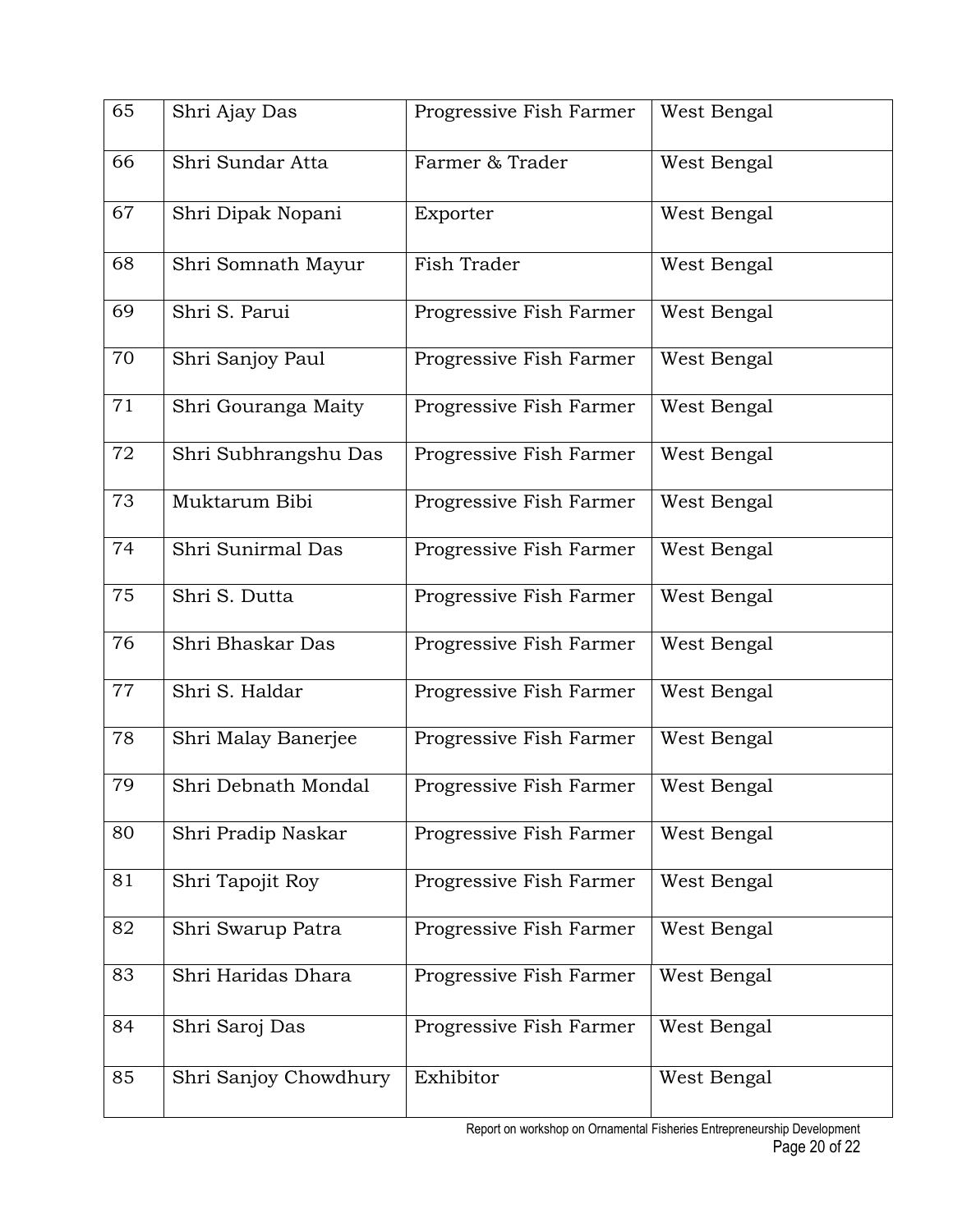| 86 | Shri Samir Das        | Exhibitor | West Bengal         |
|----|-----------------------|-----------|---------------------|
| 87 | Shri Pravas Samanta   | Exhibitor | West Bengal         |
| 88 | Shri Prasenjit Das    | Exhibitor | West Bengal         |
| 89 | Shri Samiran Purai    | Exhibitor | West Bengal         |
| 90 | Shri Tapas Atta       | Exhibitor | West Bengal         |
| 91 | Shri Nantu Das        | Exhibitor | West Bengal         |
| 92 | Shri Lal Mohan Mondal | Exhibitor | West Bengal         |
| 93 | Shri S. Mondal        | Exhibitor | West Bengal         |
| 94 | Shri Pradip Roy       | Exhibitor | West Bengal         |
| 95 | Shri Shanbhu          | Exhibitor | West Bengal         |
| 96 | Shri Rahul Dutta      | Reporter  | Bartaman News Paper |
| 97 | Shri Soumitra Nandi   | Reporter  | The Millennium Post |

# **NCDC Officers in Workshop**

| <b>S1.</b> | <b>Name</b>                       | Designation               | <b>Head Office/RO</b> |
|------------|-----------------------------------|---------------------------|-----------------------|
| No.        |                                   |                           |                       |
| 1          | Bikramjit<br>Col.<br>Lt.<br>Singh | <b>Chief Director</b>     | NCDC, LINAC           |
| 2          | Shri<br>Snehanshu<br>Goswami      | Regional Director         | NCDC, Kolkata         |
| 3          | Shri Rajnaresh Gopal              | Regional Director         | NCDC, Bhubaneswar     |
| 4          | Smt. Minesh Tuteja                | Dy. Director              | NCDC, New Delhi       |
| 5          | Shri<br>Ramandeep<br>Kaushish     | <b>Assistant Director</b> | NCDC, Kolkata         |
| 6          | Shri Shyam O                      | Programme Officer         | NCDC, Kolkata         |
| 7          | Shri Arghyadeep Jana              | Programme Officer         | NCDC, Kolkata         |